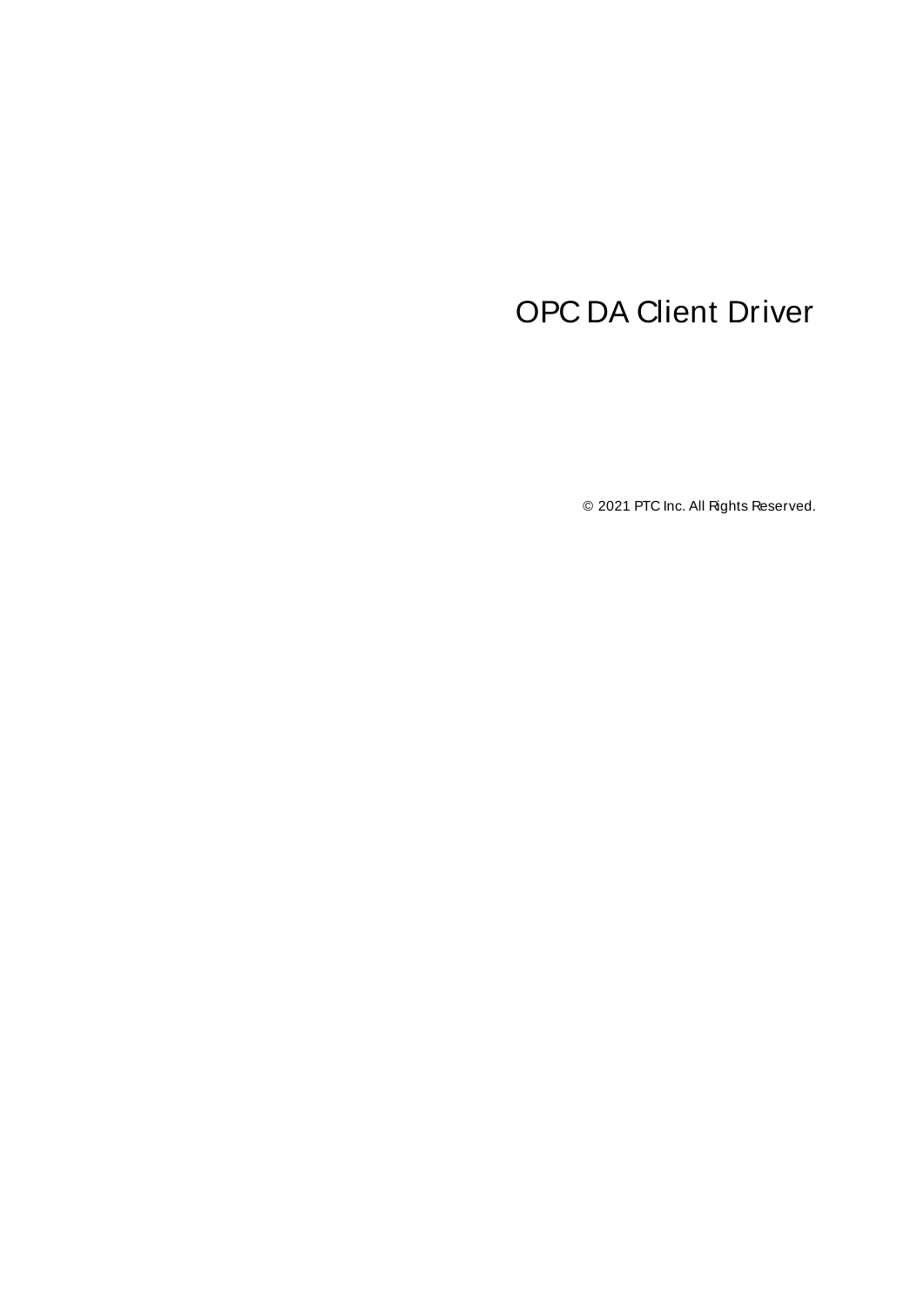# <span id="page-1-0"></span>Table of Contents

<u> 1989 - Johann Barn, mars eta bainar e</u>

| Add item failed for <item> on device <device>. Function error: <error code="">.  18</error></device></item>                                   |  |
|-----------------------------------------------------------------------------------------------------------------------------------------------|--|
| Add item failed for <item> on device <device>s Item error: <error code="">.  18</error></device></item>                                       |  |
| Add watchdog item failed for <item> on device <device>. Item error: <error code="">. <error< th=""><th></th></error<></error></device></item> |  |
| Async Write 1.0 failed for <item> on device <device>. Callback item error: <error code="">. 19</error></device></item>                        |  |
| Async Write 1.0 failed for <item> on device <device>. Function error: <error code="">. 19</error></device></item>                             |  |
| Async Write 1.0 failed for <item> on device <device>. Item error: <error code="">. 19</error></device></item>                                 |  |
| Async Write 2.0 failed for <item> on device <device>. Callback item error: <error code="">. 20</error></device></item>                        |  |
| Async Write 2.0 failed for <item> on device <device>. Function error: <error code="">. 20</error></device></item>                             |  |
| Async Write 2.0 failed for <item> on device <device>. Item error: <error code="">. 20</error></device></item>                                 |  |
|                                                                                                                                               |  |
|                                                                                                                                               |  |
|                                                                                                                                               |  |
|                                                                                                                                               |  |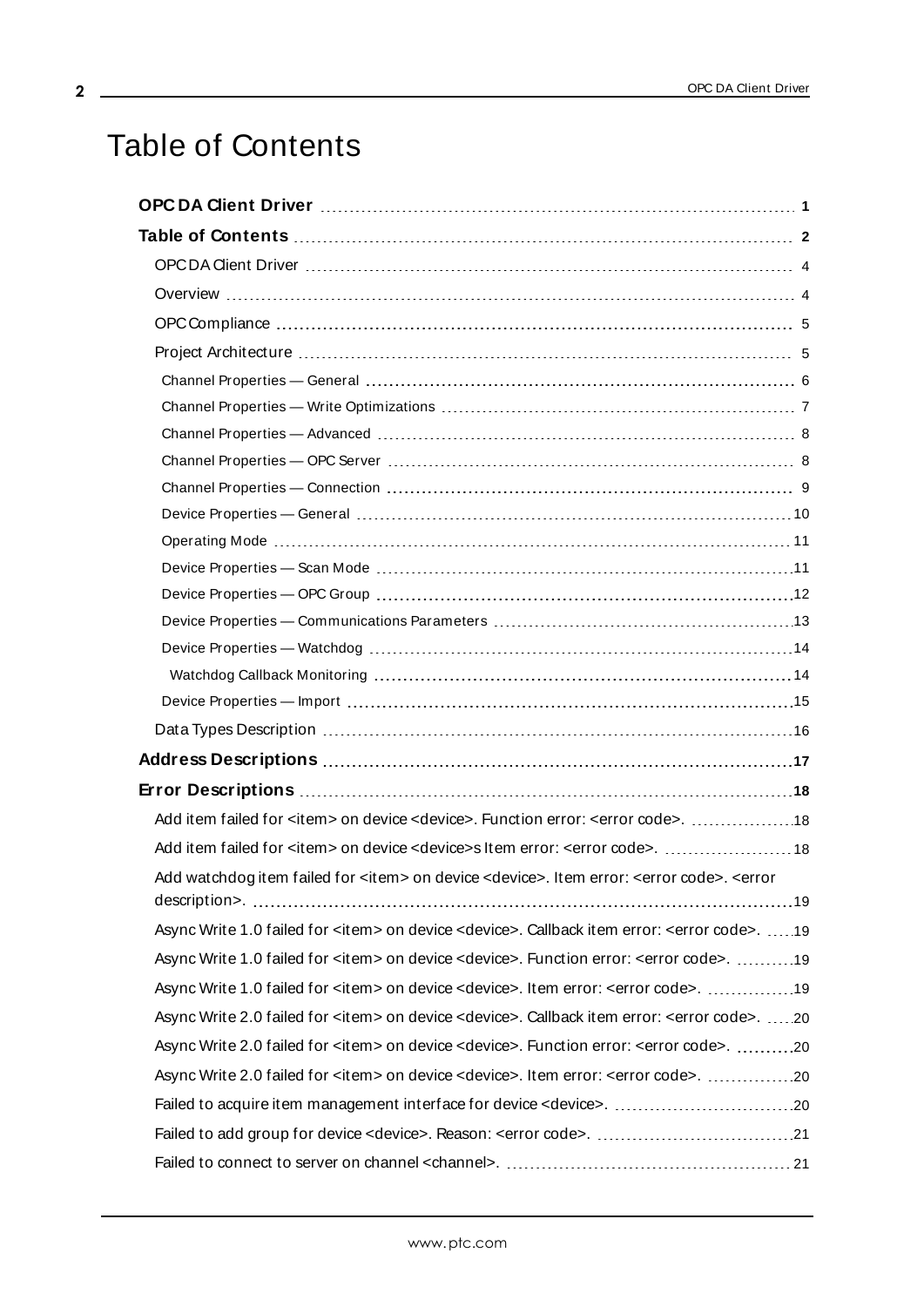| Appendix — Server-Client Communications …………………………………………24                                                  |  |
|-------------------------------------------------------------------------------------------------------------|--|
| Unknown data type for tag <item> on device <device>. Using default. 23</device></item>                      |  |
| Tag <item> on device <device> was not imported. Item failed OPC server validation. 22</device></item>       |  |
| Reconnecting server on channel <channel> due to watchdog failure on device <device>.  22</device></channel> |  |
| Reconnecting server on channel <channel> due to shutdown notification. 22</channel>                         |  |
| Reconnecting server on channel <channel> due to GetStatus failure. 22</channel>                             |  |
|                                                                                                             |  |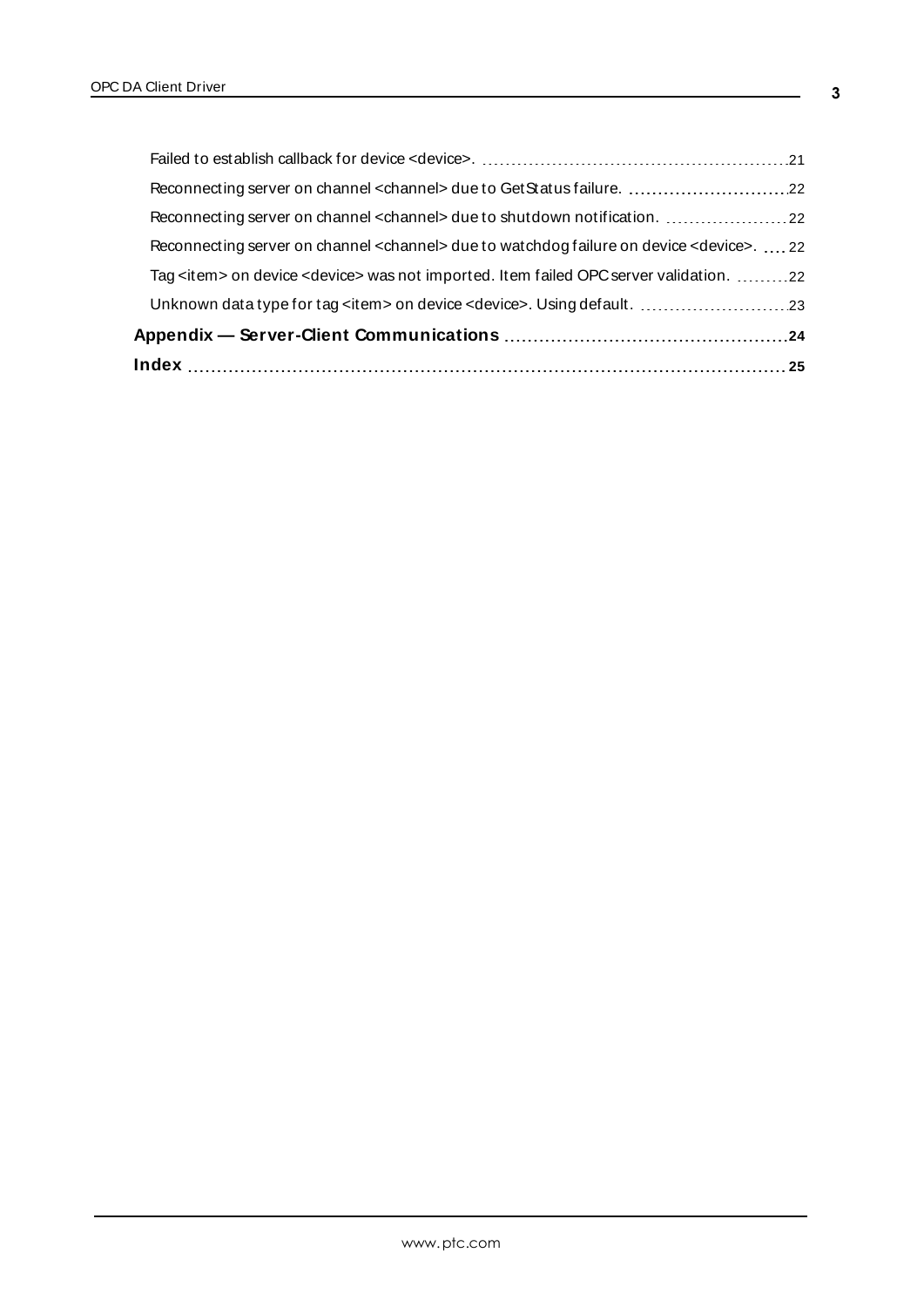## <span id="page-3-0"></span>**OPC DA Client Driver**

Help version 1.045

#### **CONTENTS**

#### **[Overview](#page-3-1)**

What is the OPC DA Client Driver?

#### **[Channel](#page-5-0) Setup**

How do I configure a channel for use with this driver?

#### **[Device](#page-9-0) Setup**

How do I configure a device for use with this driver?

#### **Data Types [Description](#page-15-0)** What data types does this driver support?

#### **Address [Descriptions](#page-16-0)**

How do I address a data location with the OPC DA Client Driver?

#### **Error [Descriptions](#page-17-0)**

<span id="page-3-1"></span>What error messages does the OPC DA Client Driver produce?

#### **Overview**

The OPC DA Client Driver provides a reliable way to connect OPC DA Client devices to OPC Client applications, including HMI, SCADA, Historian, MES, ERP and countless custom applications. It can be used to consolidate data from a number of OPC servers and is made available to server clients through all supported interfaces (such as OPC DA, OPC DX, DDE, SuiteLink, NIO/PDB, and so forth).

The OPC DA Client Driver has the ability to do the following:

- Provide a single, reliable connection point for accessing data from multiple OPC servers on both local and remote machines.
- Optimize OPC server performance through OPC groupings (which may be different than those that are required or allowed by clients).
- <span id="page-3-2"></span>• Configure connection monitoring and reconnect behavior for each OPC server.
- Provide connectivity to remote OPC servers for clients that do not support DCOM.
- Provide connectivity to multiple OPC servers from clients that do not support multiple connections (or handle them well).
- Allow connectivity to OPC servers that use different interfaces that are supported by clients (such as DDE, SuiteLink, NIO/PDB, and so forth).

#### **Channel and Device Limits**

The maximum number of channels supported by this driver is 128. The maximum number of devices supported by this driver is 256 per channel.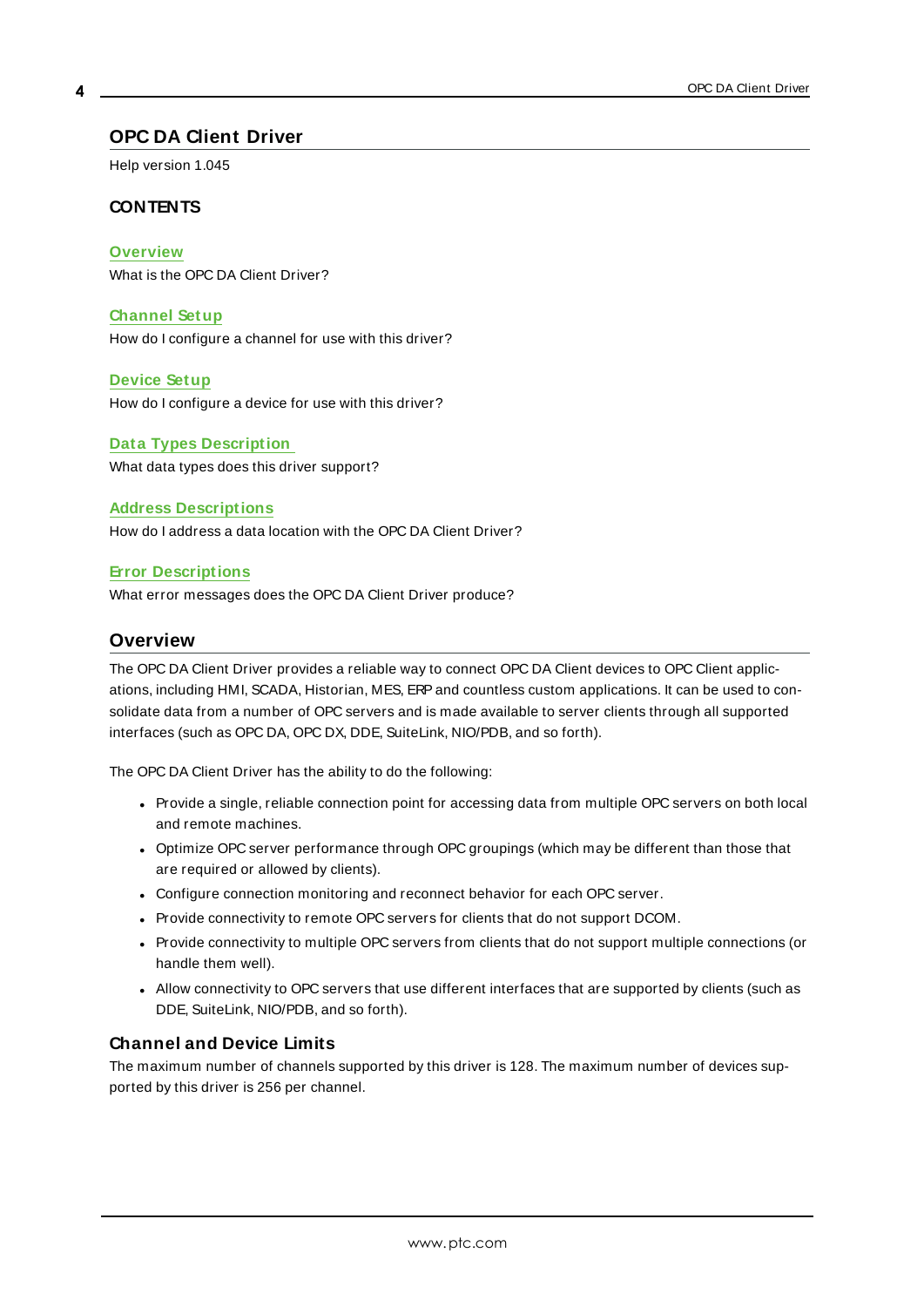# <span id="page-4-0"></span>**OPC Compliance**

This driver supports OPC DA 1.0, 2.0, and 3.0 connections with underlying servers. It uses 2.0 calls if supported, and automatically falls back to 1.0 if not supported. It does not support 3.0 advanced operations.

**Note**: By default, the driver requests data updates by exception (active groups and items). It can be configured to poll items (inactive groups and active items) using asynchronous reads. All writes are asynchronous.

# <span id="page-4-3"></span><span id="page-4-1"></span>**Project Architecture**

An OPC DA Client Driver channel represents a connection to an OPC server; an OPC DA Client Driver device represents an OPC group. The OPC client can connect to OPC servers provided by one or more vendors. The following diagram shows the OPC client and server relationship.



<span id="page-4-2"></span>The OPC group object maintains information about itself and provides the mechanism for containing and logically organizing OPC items. The following diagram shows the group and item relationship.

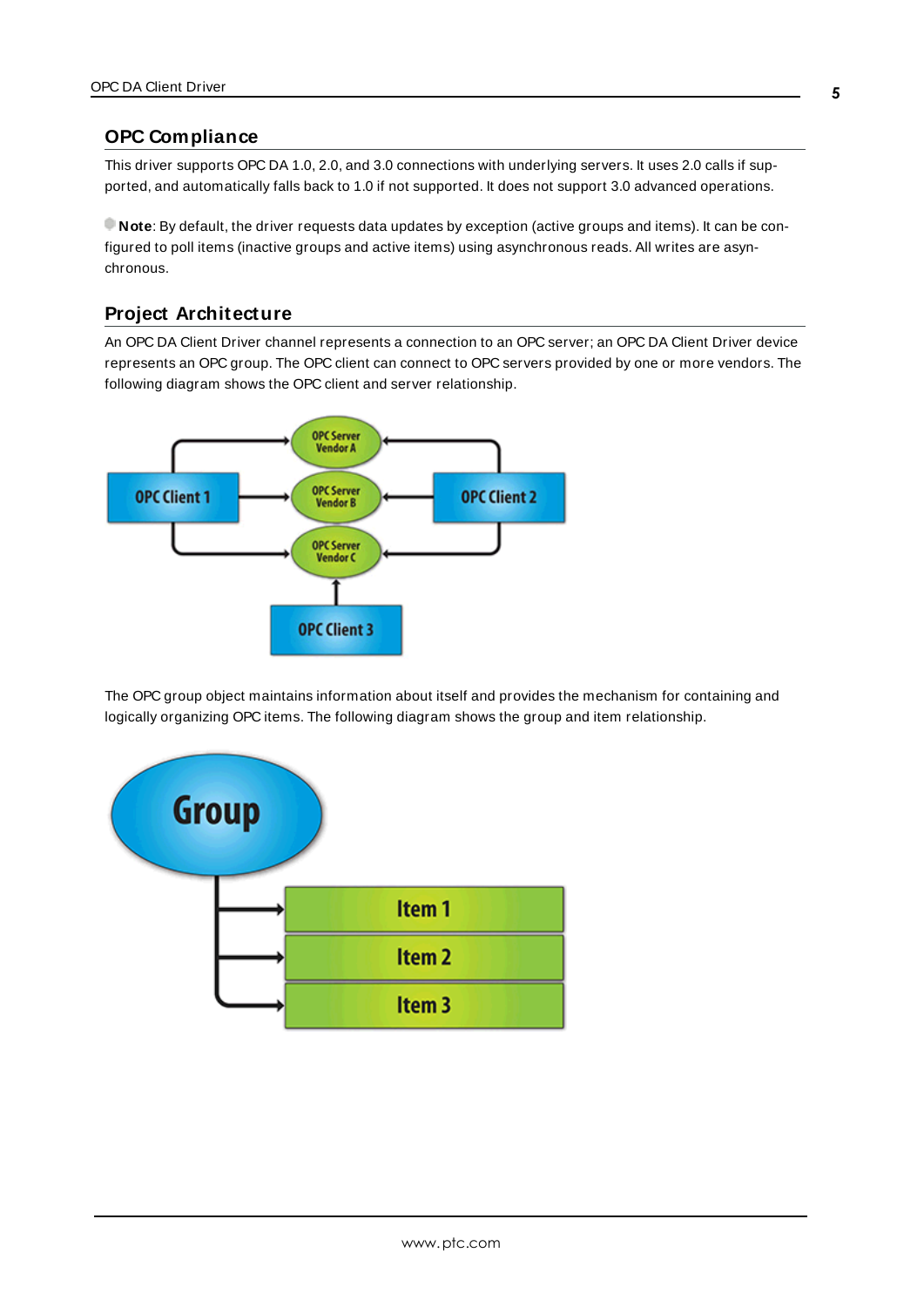## <span id="page-5-0"></span>**Channel Properties — General**

This server supports the use of multiple simultaneous communications drivers. Each protocol or driver used in a server project is called a channel. A server project may consist of many channels with the same communications driver or with unique communications drivers. A channel acts as the basic building block of an OPC link. This group is used to specify general channel properties, such as the identification attributes and operating mode.

| Property Groups                 | <b>Identification</b><br>-1 |         |
|---------------------------------|-----------------------------|---------|
| General                         | Name                        |         |
| Write Optimizations<br>Advanced | Description                 |         |
|                                 | Driver                      |         |
|                                 | Diagnostics<br>$\equiv$     |         |
|                                 | <b>Diagnostics Capture</b>  | Disable |

### **Identification**

**Name**: Specify the user-defined identity of this channel. In each server project, each channel name must be unique. Although names can be up to 256 characters, some client applications have a limited display window when browsing the OPC server's tag space. The channel name is part of the OPC browser information. The property is required for creating a channel.

For information on reserved characters, refer to "How To... Properly Name a Channel, Device, Tag, and Tag Group" in the server help.

**Description**: Specify user-defined information about this channel.

Many of these properties, including Description, have an associated system tag.

**Driver**: Specify the protocol / driver for this channel. This property specifies the device driver that was selected during channel creation. It is a disabled setting in the channel properties. The property is required for creating a channel.

**Note**: With the server's online full-time operation, these properties can be changed at any time. This includes changing the channel name to prevent clients from registering data with the server. If a client has already acquired an item from the server before the channel name is changed, the items are unaffected. If, after the channel name has been changed, the client application releases the item and attempts to reacquire using the old channel name, the item is not accepted. Changes to the properties should not be made once a large client application has been developed. Utilize proper user role and privilege management to prevent operators from changing properties or accessing server features.

#### **Diagnostics**

**Diagnostics Capture**: When enabled, this option makes the channel's diagnostic information available to OPC applications allows the usage of statistics tags that provide feedback to client applications regarding the operation of the channel. Because the server's diagnostic features require a minimal amount of overhead processing, it is recommended that they be utilized when needed and disabled when not. The default is disabled.

**Note:** This property is not available if the driver does not support diagnostics.

**• For more information, refer to "Communication Diagnostics" and "Statistics Tags" in the server help.**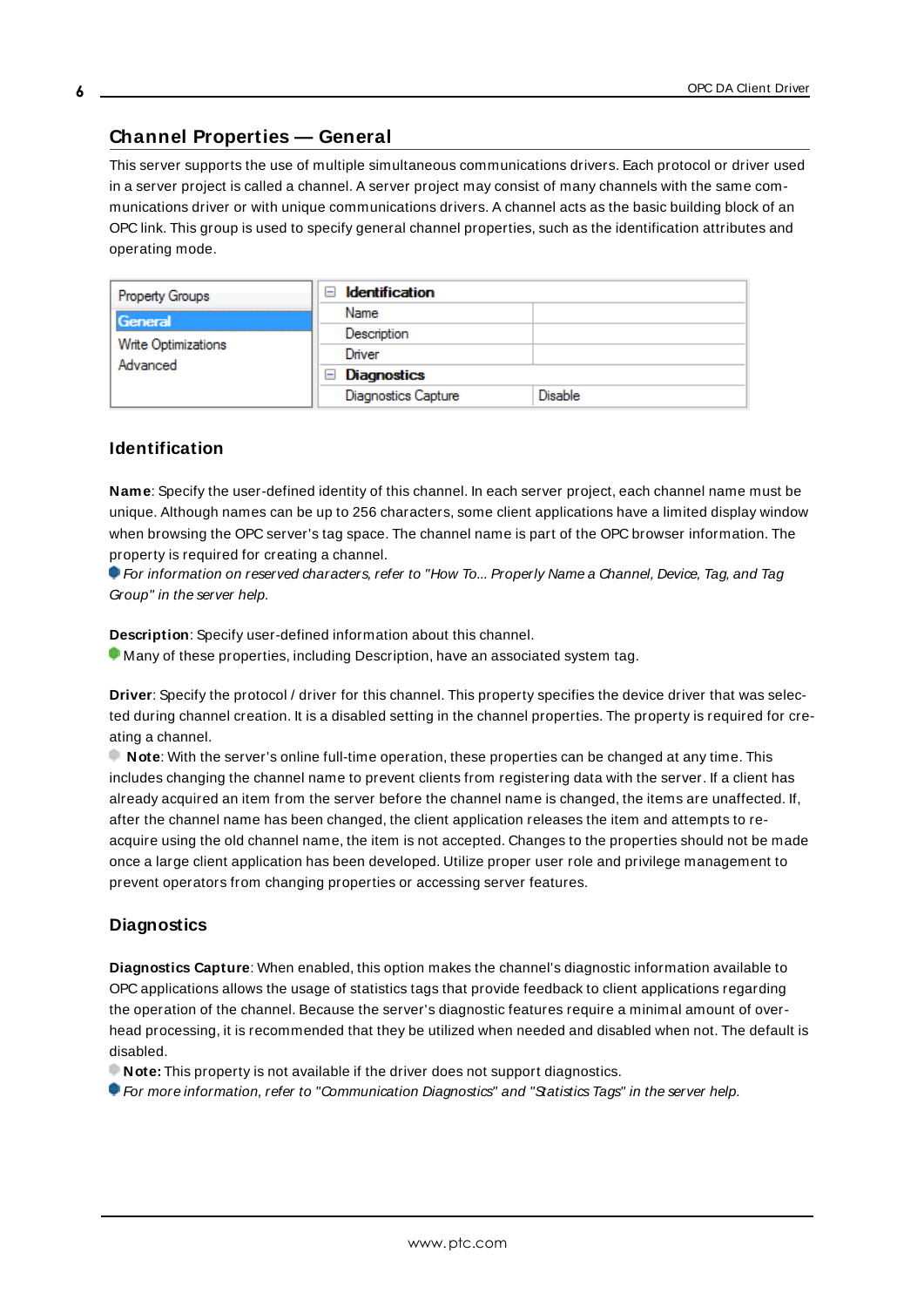## <span id="page-6-0"></span>**Channel Properties — Write Optimizations**

The server must ensure that the data written from the client application gets to the device on time. Given this goal, the server provides optimization properties to meet specific needs or improve application responsiveness.

| <b>Property Groups</b>     | $\Box$ Write Optimizations |                                      |
|----------------------------|----------------------------|--------------------------------------|
| General                    | <b>Optimization Method</b> | Write Only Latest Value for All Tags |
|                            | Duty Cycle                 |                                      |
| <b>Write Optimizations</b> |                            |                                      |

### **Write Optimizations**

**Optimization Method**: Controls how write data is passed to the underlying communications driver. The options are:

- <sup>l</sup> **Write All Values for All Tags**: This option forces the server to attempt to write every value to the controller. In this mode, the server continues to gather write requests and add them to the server's internal write queue. The server processes the write queue and attempts to empty it by writing data to the device as quickly as possible. This mode ensures that everything written from the client applications is sent to the target device. This mode should be selected if the write operation order or the write item's content must uniquely be seen at the target device.
- <sup>l</sup> **Write Only Latest Value for Non-Boolean Tags**: Many consecutive writes to the same value can accumulate in the write queue due to the time required to actually send the data to the device. If the server updates a write value that has already been placed in the write queue, far fewer writes are needed to reach the same final output value. In this way, no extra writes accumulate in the server's queue. When the user stops moving the slide switch, the value in the device is at the correct value at virtually the same time. As the mode states, any value that is not a Boolean value is updated in the server's internal write queue and sent to the device at the next possible opportunity. This can greatly improve the application performance.

**Note**: This option does not attempt to optimize writes to Boolean values. It allows users to optimize the operation of HMI data without causing problems with Boolean operations, such as a momentary push button.

**• Write Only Latest Value for All Tags**: This option takes the theory behind the second optimization mode and applies it to all tags. It is especially useful if the application only needs to send the latest value to the device. This mode optimizes all writes by updating the tags currently in the write queue before they are sent. This is the default mode.

**Duty Cycle**: is used to control the ratio of write to read operations. The ratio is always based on one read for every one to ten writes. The duty cycle is set to ten by default, meaning that ten writes occur for each read operation. Although the application is performing a large number of continuous writes, it must be ensured that read data is still given time to process. A setting of one results in one read operation for every write operation. If there are no write operations to perform, reads are processed continuously. This allows optimization for applications with continuous writes versus a more balanced back and forth data flow. **Note**: It is recommended that the application be characterized for compatibility with the write optimization enhancements before being used in a production environment.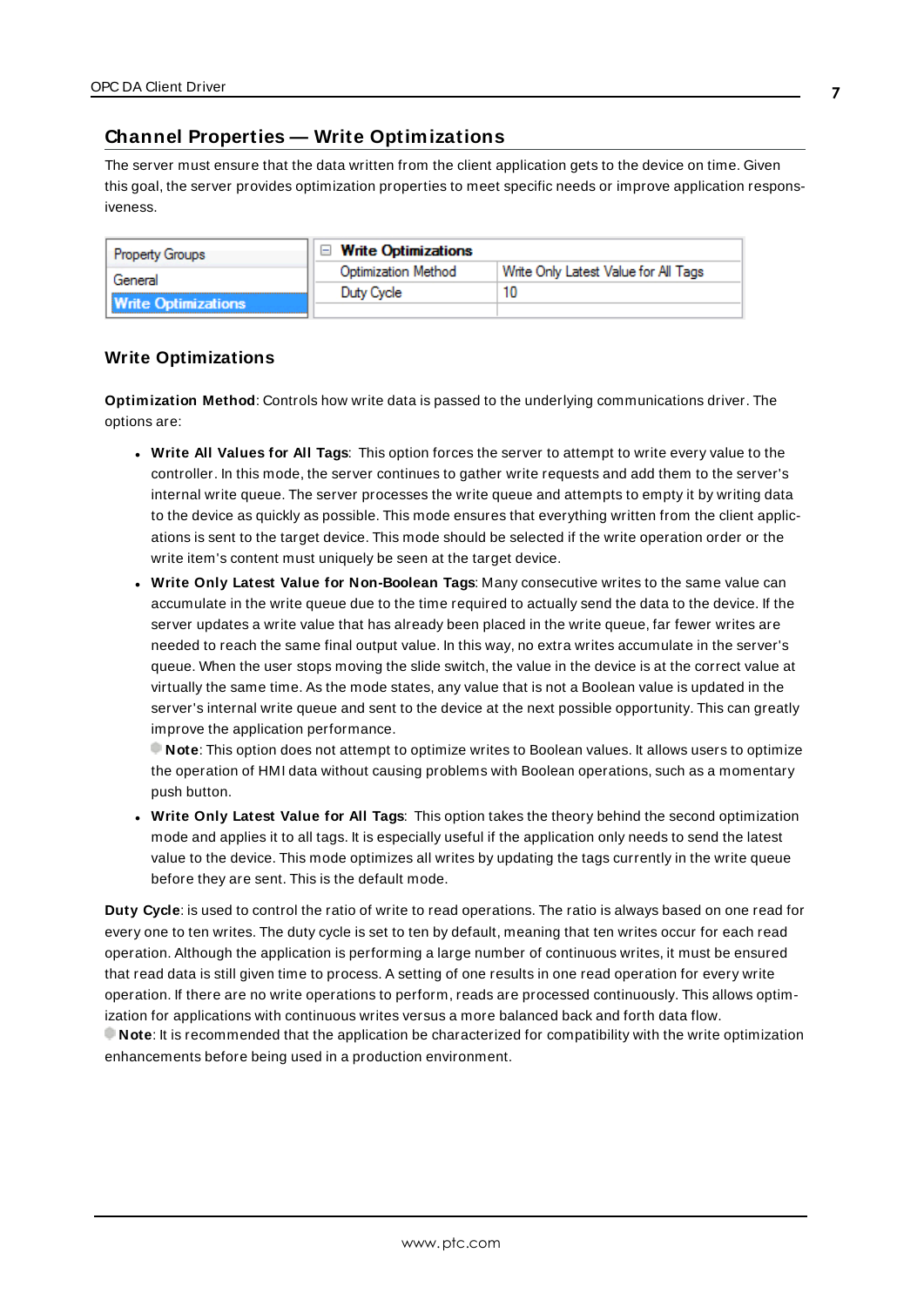## <span id="page-7-0"></span>**Channel Properties — Advanced**

This group is used to specify advanced channel properties. Not all drivers support all properties; so the Advanced group does not appear for those devices.

| <b>Property Groups</b> | Non-Normalized Float Handling |                   |
|------------------------|-------------------------------|-------------------|
| General                | <b>Floating-Point Values</b>  | Replace with Zero |
| Write Optimizations    | <b>Inter-Device Delay</b>     |                   |
| <b>Advanced</b>        | Inter-Device Delay (ms)       |                   |
|                        |                               |                   |

**Non-Normalized Float Handling**: A non-normalized value is defined as Infinity, Not-a-Number (NaN), or as a Denormalized Number. The default is Replace with Zero. Drivers that have native float handling may default to Unmodified. Non-normalized float handling allows users to specify how a driver handles non-normalized IEEE-754 floating point data. Descriptions of the options are as follows:

- <sup>l</sup> **Replace with Zero**: This option allows a driver to replace non-normalized IEEE-754 floating point values with zero before being transferred to clients.
- <sup>l</sup> **Unmodified**: This option allows a driver to transfer IEEE-754 denormalized, normalized, non-number, and infinity values to clients without any conversion or changes.

**Note:** This property is not available if the driver does not support floating-point values or if it only supports the option that is displayed. According to the channel's float normalization setting, only real-time driver tags (such as values and arrays) are subject to float normalization. For example, EFM data is not affected by this setting.

For more information on the floating-point values, refer to "How To ... Work with Non-Normalized Floating-Point Values" in the server help.

**Inter-Device Delay**: Specify the amount of time the communications channel waits to send new requests to the next device after data is received from the current device on the same channel. Zero (0) disables the delay.

<span id="page-7-1"></span>**Note:** This property is not available for all drivers, models, and dependent settings.

# <span id="page-7-2"></span>**Channel Properties — OPC Server**

This property specifies the OPC server to which the channel connects.

| <b>Property Groups</b> | <b>OPC Server</b><br>$\blacksquare$ |               |
|------------------------|-------------------------------------|---------------|
| General                | Server Browse                       | Select Server |
| Write Optimizations    | Program ID                          |               |
| Advanced               | Remote Machine Name                 |               |
| <b>OPC Server</b>      | Connection Type                     | Any           |
| Connection             |                                     |               |

**Server Browse**: Click **Select Server...** to invoke the Select OPC Server dialog to locate and select an OPC server.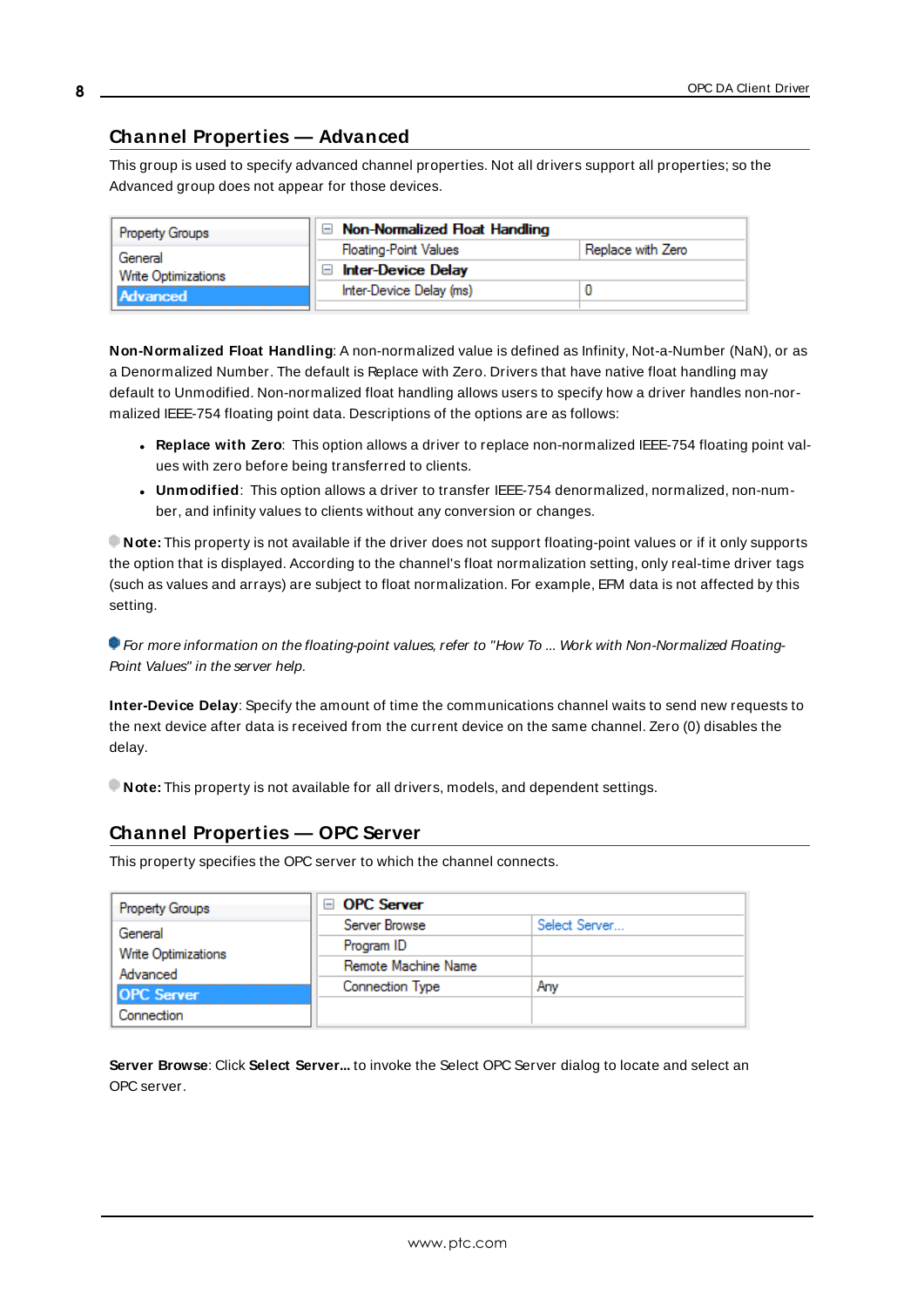| x<br>Select OPC Server                       |
|----------------------------------------------|
| 国…鳳 Local Machine<br><b>⊞ Remote Machine</b> |
| Prog ID:                                     |
| Remote machine name:                         |
| 0K<br>Cancel<br>Help                         |

<span id="page-8-4"></span><span id="page-8-3"></span>**Prog ID**: Specify the Program ID of the server to which the driver connects.

**Remote Machine Name**: Specify the name of the machine in which the server resides, as specified by the Prog ID. This field should be left blank if the server is located on the same machine as the driver.

<span id="page-8-1"></span>**Connection Type**: Specify the type of connection that the driver should establish with the server on the local machine. Options include InProc, Local, and Any. The default is Any.

**Note**: When the server is registered as InProc, an in process connection is attempted. Otherwise, a Local connection is attempted.

## <span id="page-8-0"></span>**Channel Properties — Connection**

This property specifies the time interval between connection retry attempts and integrity polls. Additional integrity checks may be configured at the group level. For more information, refer to **[Watchdog](#page-13-0)**.

| <b>Property Groups</b> | $\Box$ Connection                    |  |
|------------------------|--------------------------------------|--|
| l OPC Server           | Failed Connection Retry Interval (s) |  |
| <b>Connection</b>      | Server Status Query Interval (s)     |  |
|                        |                                      |  |

<span id="page-8-5"></span>**Failed Connection Retry Interval (s)**: Specify the time between connection attempts. The valid range is 5 to 600 seconds. The default is 5 seconds.

<span id="page-8-2"></span>**Server Status Query Interval (s)**: Specify how often the driver tests the connection to the underlying server by sending a GetStatus message. If a response is not received, the driver automatically reconnects to the server. The valid range is 5 to 30 seconds. The default is 5 seconds.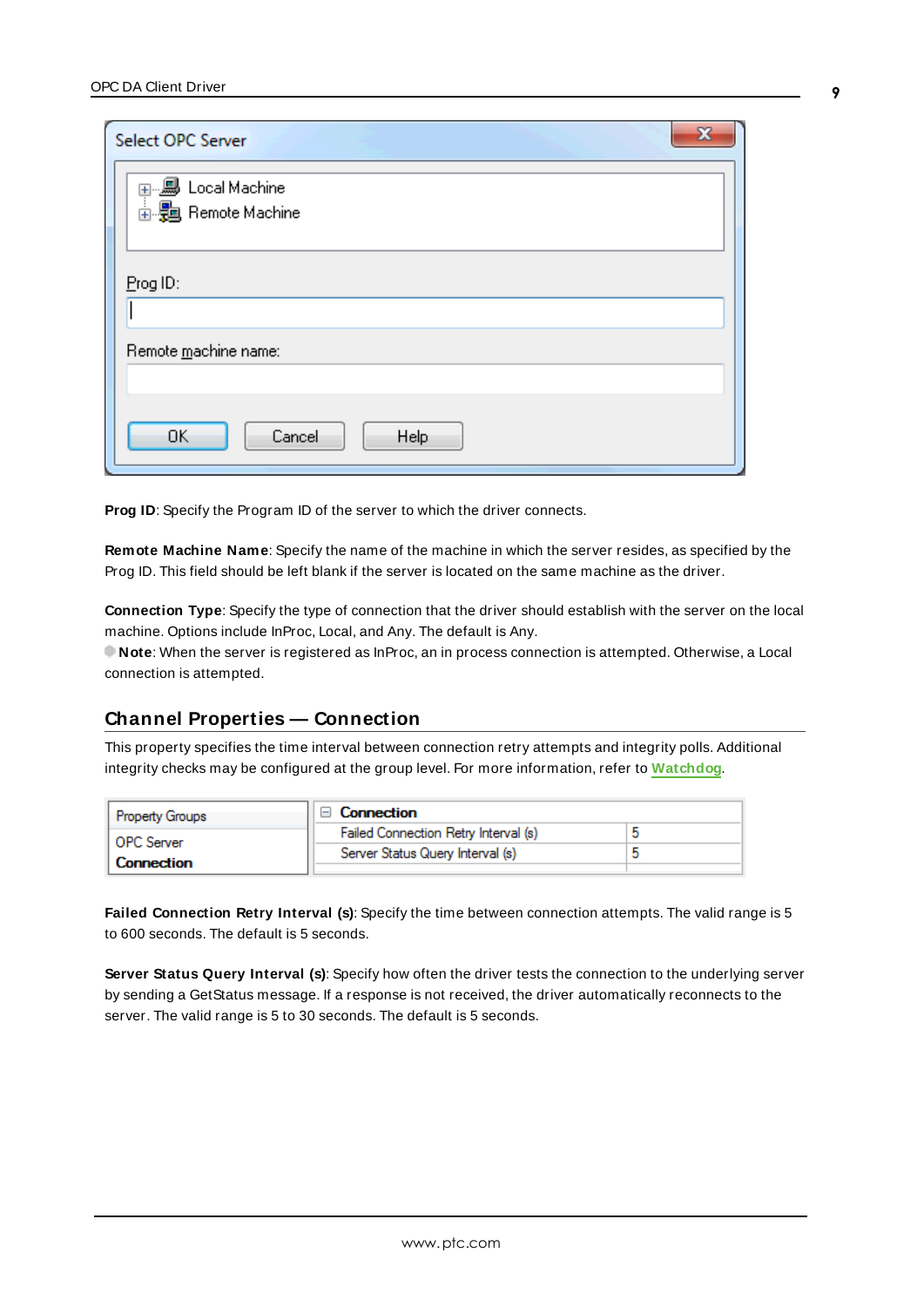## <span id="page-9-0"></span>**Device Properties — General**

A device represents a single target on a communications channel. If the driver supports multiple controllers, users must enter a device ID for each controller.

| Property Groups | <b>Identification</b><br>$-$ |         |
|-----------------|------------------------------|---------|
| General         | Name                         |         |
| Scan Mode       | Description                  |         |
|                 | Channel Assignment           |         |
|                 | Driver                       |         |
|                 | Model                        |         |
|                 | <b>ID</b> Format             | Decimal |
|                 | ID                           | 2       |

## <span id="page-9-5"></span>**Identification**

**Name**: Specify the name of the device. It is a logical user-defined name that can be up to 256 characters long and may be used on multiple channels.

**Note**: Although descriptive names are generally a good idea, some OPC client applications may have a limited display window when browsing the OPC server's tag space. The device name and channel name become part of the browse tree information as well. Within an OPC client, the combination of channel name and device name would appear as "ChannelName.DeviceName".

For more information, refer to "How To... Properly Name a Channel, Device, Tag, and Tag Group" in server help.

**Description**: Specify the user-defined information about this device.

<span id="page-9-1"></span>**Many of these properties, including Description, have an associated system tag.** 

<span id="page-9-2"></span>**Channel Assignment**: Specify the user-defined name of the channel to which this device currently belongs.

<span id="page-9-4"></span>**Driver**: Selected protocol driver for this device.

**Model**: Specify the type of device that is associated with this ID. The contents of the drop-down menu depend on the type of communications driver being used. Models that are not supported by a driver are disabled. If the communications driver supports multiple device models, the model selection can only be changed when there are no client applications connected to the device.

**Note:** If the communication driver supports multiple models, users should try to match the model selection to the physical device. If the device is not represented in the drop-down menu, select a model that conforms closest to the target device. Some drivers support a model selection called "Open," which allows users to communicate without knowing the specific details of the target device. For more information, refer to the driver help documentation.

<span id="page-9-3"></span>**ID**: Specify the device's driver-specific station or node. The type of ID entered depends on the communications driver being used. For many communication drivers, the ID is a numeric value. Drivers that support a Numeric ID provide users with the option to enter a numeric value whose format can be changed to suit the needs of the application or the characteristics of the selected communications driver. The format is set by the driver by default. Options include Decimal, Octal, and Hexadecimal.

**Note**: If the driver is Ethernet-based or supports an unconventional station or node name, the device's TCP/IPaddress may be used as the device ID. TCP/IPaddresses consist of four values that are separated by periods, with each value in the range of 0 to 255. Some device IDs are string based. There may be additional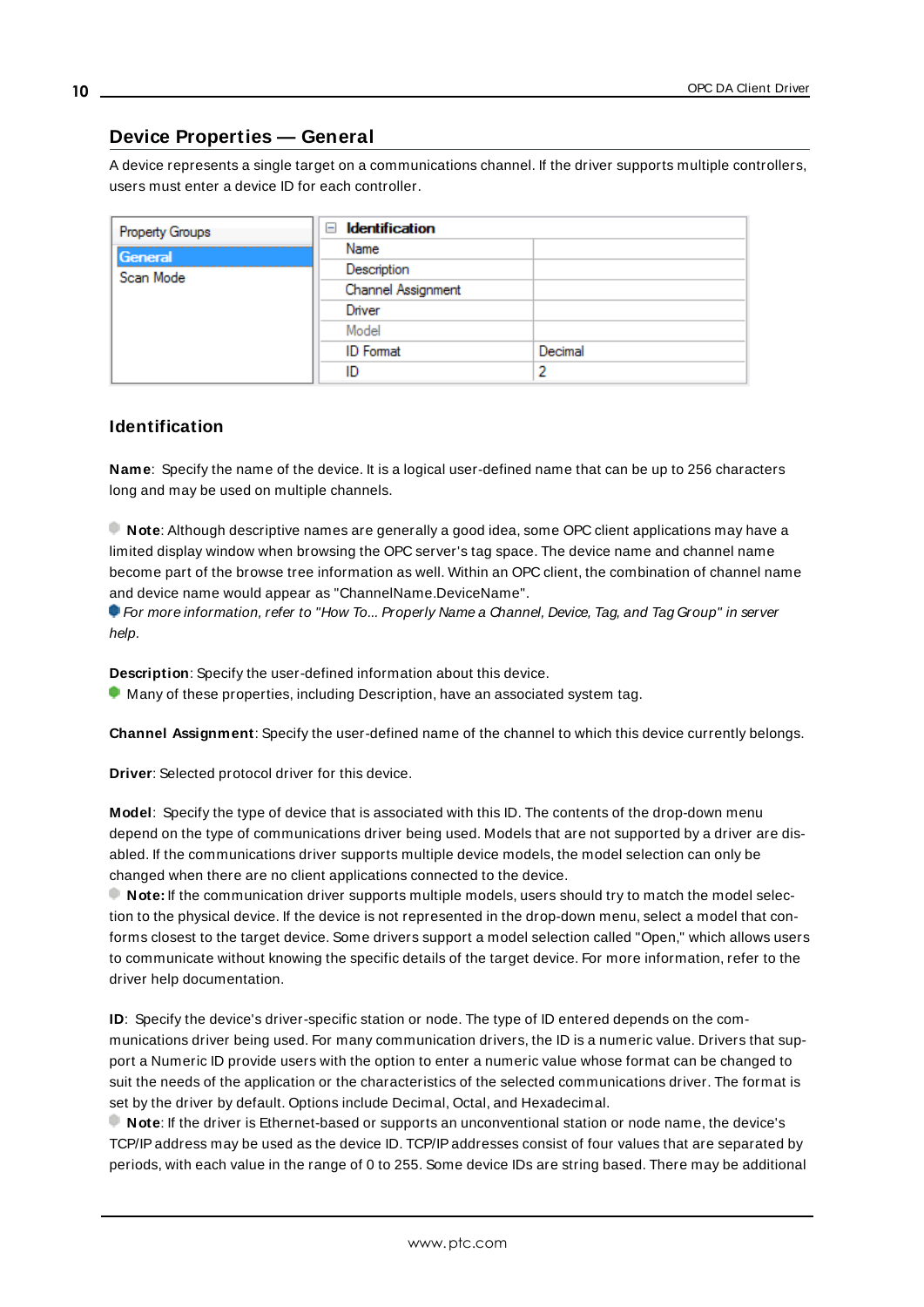properties to configure within the ID field, depending on the driver. For more information, refer to the driver's help documentation.

## <span id="page-10-0"></span>**Operating Mode**

| Property Groups | <b>Identification</b> |        |
|-----------------|-----------------------|--------|
| General         | <b>Operating Mode</b> |        |
| Scan Mode       | Data Collection       | Enable |
|                 | Simulated             | No     |

<span id="page-10-2"></span>**Data Collection**: This property controls the device's active state. Although device communications are enabled by default, this property can be used to disable a physical device. Communications are not attempted when a device is disabled. From a client standpoint, the data is marked as invalid and write operations are not accepted. This property can be changed at any time through this property or the device system tags.

<span id="page-10-4"></span>**Simulated**: Place the device into or out of Simulation Mode. In this mode, the driver does not attempt to communicate with the physical device, but the server continues to return valid OPC data. Simulated stops physical communications with the device, but allows OPC data to be returned to the OPC client as valid data. While in Simulation Mode, the server treats all device data as reflective: whatever is written to the simulated device is read back and each OPC item is treated individually. The item's memory map is based on the group Update Rate. The data is not saved if the server removes the item (such as when the server is reinitialized). The default is No.

**Notes:**

- 1. This System tag (Simulated) is read only and cannot be written to for runtime protection. The System tag allows this property to be monitored from the client.
- 2. In Simulation mode, the item's memory map is based on client update rate(s) (Group Update Rate for OPC clients or Scan Rate for native and DDEinterfaces). This means that two clients that reference the same item with different update rates return different data.

 Simulation Mode is for test and simulation purposes only. It should never be used in a production environment.

## <span id="page-10-1"></span>**Device Properties — Scan Mode**

The Scan Mode specifies the subscribed-client requested scan rate for tags that require device communications. Synchronous and asynchronous device reads and writes are processed as soon as possible; unaffected by the Scan Mode properties.

| Property Groups | $\Box$ Scan Mode           |                                    |
|-----------------|----------------------------|------------------------------------|
| General         | Scan Mode                  | Respect Client-Specified Scan Rate |
| Scan Mode       | Initial Updates from Cache | <b>Disable</b>                     |
|                 |                            |                                    |

<span id="page-10-3"></span>**Scan Mode**: Specify how tags in the device are scanned for updates sent to subscribing clients. Descriptions of the options are:

- <sup>l</sup> **Respect Client-Specified Scan Rate**: This mode uses the scan rate requested by the client.
- <sup>l</sup> **Request Data No Faster than Scan Rate**: This mode specifies the value set as the maximum scan rate. The valid range is 10 to 99999990 milliseconds. The default is 1000 milliseconds.

**Note**: When the server has an active client and items for the device and the scan rate value is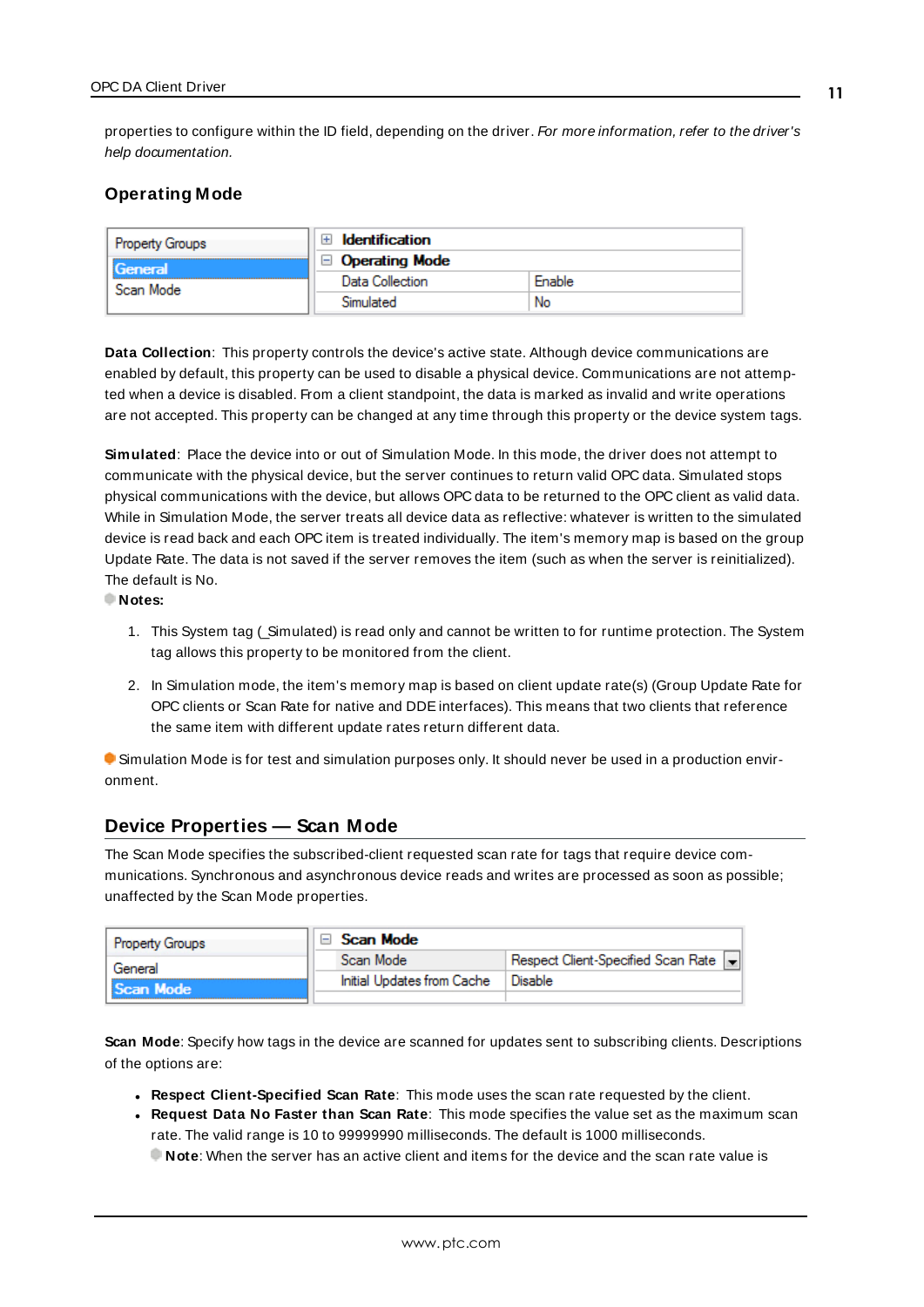increased, the changes take effect immediately. When the scan rate value is decreased, the changes do not take effect until all client applications have been disconnected.

- <sup>l</sup> **Request All Data at Scan Rate**: This mode forces tags to be scanned at the specified rate for subscribed clients. The valid range is 10 to 99999990 milliseconds. The default is 1000 milliseconds.
- <span id="page-11-1"></span><sup>l</sup> **Do Not Scan, Demand Poll Only**: This mode does not periodically poll tags that belong to the device nor perform a read to get an item's initial value once it becomes active. It is the OPC client's responsibility to poll for updates, either by writing to the \_DemandPoll tag or by issuing explicit device reads for individual items. For more information, refer to "Device Demand Poll" in server help.
- <span id="page-11-6"></span><sup>l</sup> **Respect Tag-Specified Scan Rate**: This mode forces static tags to be scanned at the rate specified in their static configuration tag properties. Dynamic tags are scanned at the client-specified scan rate.

<span id="page-11-3"></span>**Initial Updates from Cache**: When enabled, this option allows the server to provide the first updates for newly activated tag references from stored (cached) data. Cache updates can only be provided when the new item reference shares the same address, scan rate, data type, client access, and scaling properties. A device read is used for the initial update for the first client reference only. The default is disabled; any time a client activates a tag reference the server attempts to read the initial value from the device.

# <span id="page-11-0"></span>**Device Properties — OPC Group**

This group specifies the properties of the OPC group associated with the device.

| <b>Property Groups</b>          | <b>OPC Group</b><br>$=$ |              |
|---------------------------------|-------------------------|--------------|
| General                         | Group Name (Optional)   |              |
| Scan Mode                       | <b>Update Mode</b>      | Exception    |
| <b>OPC Group</b>                | Update/Poll Rate (ms)   | 1000         |
| <b>Communication Parameters</b> | Percent Deadband        | 0            |
| Watchdog                        | Language ID             | 1033         |
| Import                          | Write Method            | Asynchronous |
|                                 | Read Method             | Asynchronous |
|                                 |                         |              |

**Group Name**: This property specifies an optional name for identifying the group. If nothing is entered, the underlying OPC server will generate a unique name.

<span id="page-11-7"></span>**Update Mode**: This property specifies the update mode. Options include Exception and Poll. Descriptions of the options are as follows:

- <span id="page-11-2"></span>**Exception:** This option is added active, and the server will notify the driver of data value and quality changes. The driver first tries to establish an OPC 2.0 callback for the group. If that is not available, the driver attempts to establish an OPC 1.0 callback.
- <span id="page-11-4"></span>• Poll: This option is added inactive, and the driver reads all items attached to the group / device at the configured update / poll rate (or as close as possible). OPC DA 2.0 asynchronous reads are used if supported by the OPC server. If that is not supported, OPC DA 1.0 asynchronous reads are used. **Note**: In Poll mode, all tags are added as inactive. The server briefly sets the items to active during each poll cycle; as such, users may notice the active tag count in the server's status bar fluctuate. This is normal.

<span id="page-11-5"></span>**Update / Poll Rate (ms)**: When Exception mode is used, this property specifies how often the underlying OPC server should provide updates for changing data. When Poll mode is used, this property specifies how often the driver should read the items attached to this group. The valid range is 0 to 3600000 milliseconds. The default setting is 1000 milliseconds.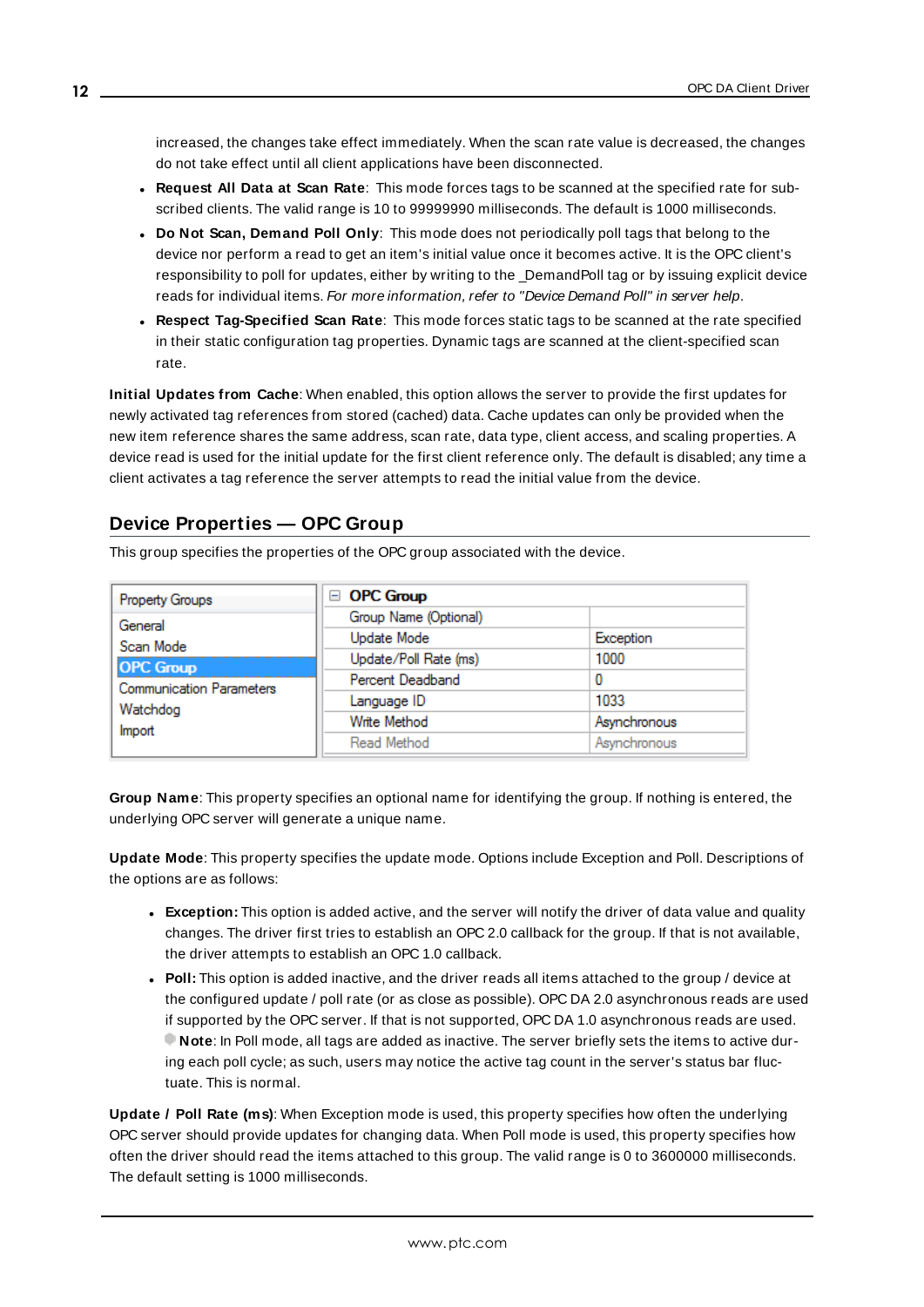<span id="page-12-2"></span>**Percent Deadband**: This property specifies the percent change in data required to notify the client of a data change. This setting is used for Exception mode only.

<span id="page-12-3"></span>**Language ID**: This property specifies the language used by the underlying server when returning values as text for operations on the group. The default setting is 1033 (English).

<span id="page-12-1"></span>**Write Method**: The driver used Asynchronous OPC write operations by default. Select Synchronous for diagnosis of communication issues or to support non-standard OPC server installations. This property should be set to Asynchronous value in most circumstances.

<span id="page-12-5"></span>**Read Method**: The driver uses Asynchronous OPC read operations by default. Select Synchronous for diagnosis of communication issues or to support non-standard OPC server installations. This property should be set to Asynchronous in most circumstances. Synchronous read method is only available when the update mode is set to polling.

### <span id="page-12-0"></span>**Device Properties — Communications Parameters**

The Communications Parameters specifies the maximum number of items that can be included in each Read and Write request, as well as the asynchronous Read and Write timeouts.

| <b>Property Groups</b>                                | <b>Request Size</b><br>$=$    |        |  |  |
|-------------------------------------------------------|-------------------------------|--------|--|--|
| General<br>Scan Mode                                  | Max. Items per Read           | 512    |  |  |
|                                                       | Max. Items per Write          | 512    |  |  |
| OPC Group                                             | <b>Request Timeout</b><br>$=$ |        |  |  |
| <b>Communication Parameters</b><br>Watchdog<br>Import | Read Timeout (ms)             | 1000   |  |  |
|                                                       | Write Timeout (ms)            | 1000   |  |  |
|                                                       | Read after Write              | Enable |  |  |
|                                                       |                               |        |  |  |

## <span id="page-12-6"></span>**Request Size**

**Max. Items per Read**: Specify a limit on the number of items that can be included in a single Read request. The valid range is 1 to 512. The default is 512.

<span id="page-12-8"></span>**Max. Items per Write**: Specify a limit on the number of items that can be included in a single Write request. The valid range is 1 to 512. The default is 512.

#### <span id="page-12-7"></span>**Request Timeout**

**Read Timeout (ms)**: Specify how long the driver waits for a Read complete notification to be returned from the server before any other Read or Write requests are sent. If the expected notification is not received, the items included in the request are set to Bad quality (and remain Bad until the next successful Read). **Note**: Read settings are disabled when the Update Mode is Exception. The driver does not issue Read requests to the server.

<span id="page-12-9"></span>**Write Timeout (ms)**: Specify how long the driver waits for a Write complete notification to be returned from the server before sending any other Write or Read request. If the expected notification is not received, the driver logs a Write failed message on timeout.

<span id="page-12-4"></span>**Read after Write**: Choose Enable to force an explicit read after a write command (to confirm the new value). Choose Disable to update after the next publish or poll response. The default is Enable.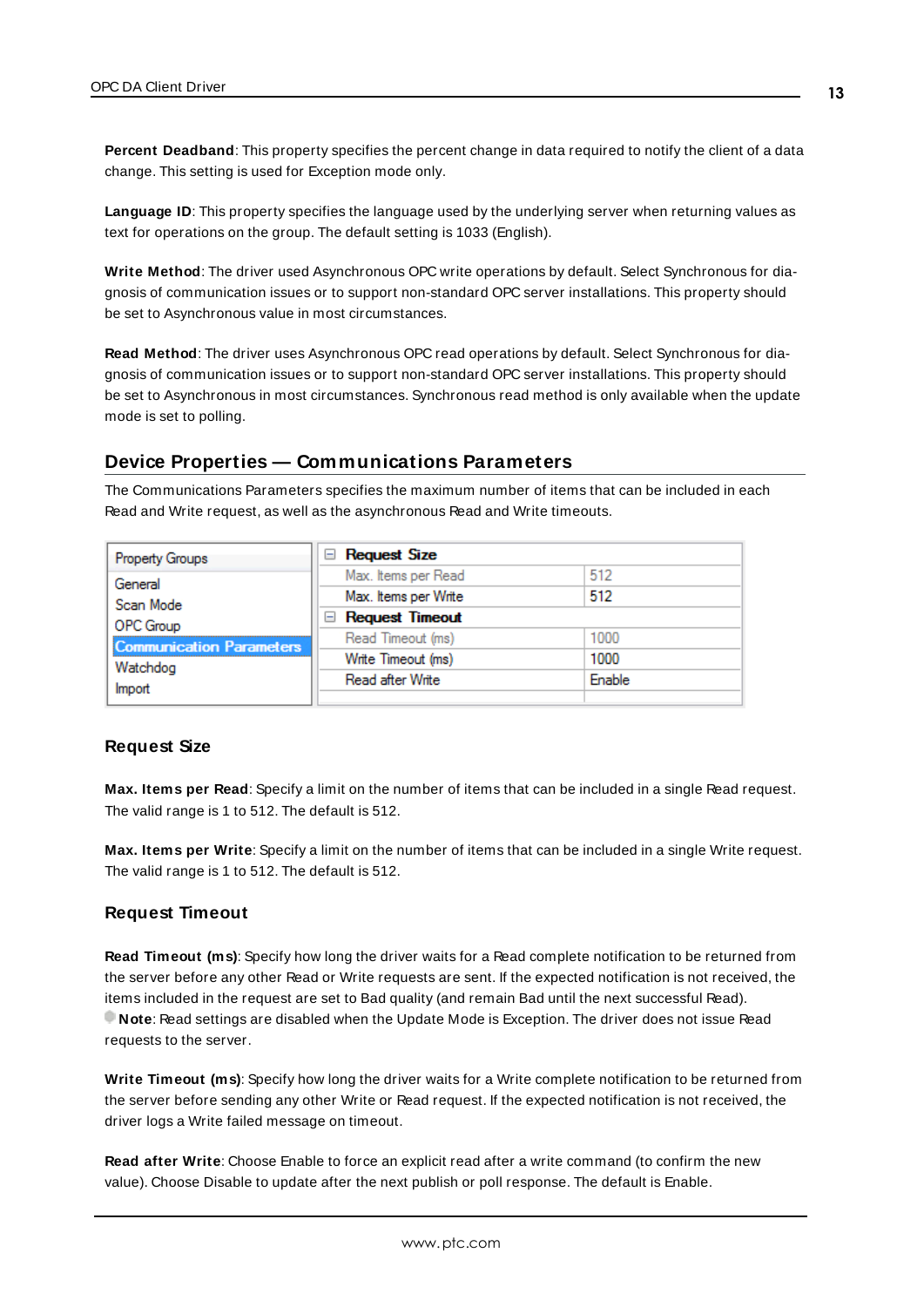# <span id="page-13-3"></span><span id="page-13-0"></span>**Device Properties — Watchdog**

When enabled, this property monitors callback integrity when using the Exception Update mode. A watchdog item is required to force callbacks at the requested update rate. Users can select the item to be the watchdog; if one is not chosen, the driver selects an active item on its own.

| Property Groups                 | Watchdog<br>$\overline{}$          |               |  |
|---------------------------------|------------------------------------|---------------|--|
| General                         | Watchdog                           | <b>Enable</b> |  |
| Scan Mode                       | Item ID of Watchdog Tag (Optional) |               |  |
| OPC Group                       | Missed Updates Before Reconnect    | 3             |  |
|                                 |                                    |               |  |
| <b>Communication Parameters</b> |                                    |               |  |
| Watchdog                        |                                    |               |  |
| Import                          |                                    |               |  |
|                                 |                                    |               |  |

<span id="page-13-2"></span>**Watchdog**: Enable the watchdog **Watchdog Callback [Monitoring](#page-13-1)** feature.

**Item ID of Watchdog Tag**: Specify the Item ID of the tag to be automatically added by the driver on connection. This field may be left blank if one or more suitable watchdog tags is active for the connection's duration.

<span id="page-13-4"></span>**Tip**: To locate a watchdog Item ID on the network, click the browse (...) button.

**Missed Updates Before Reconnect**: Specify the number of update periods that may pass without a data change notification from the underlying server before the driver assumes there is a problem and reconnects. The valid range is 2 to 10. The default is 3.

# <span id="page-13-5"></span><span id="page-13-1"></span>**Watchdog Callback Monitoring**

Applying the Exception selection for Update Mode is generally more efficient than polling. Without the Watchdog, users may not know whether a long time between update notifications is because the values associated with the group have remained the same or whether the underlying OPC server (or COM callback connection) has failed.

<span id="page-13-6"></span>Because of this uncertainty, it is recommended that users employ a watchdog. This is an item configured in the underlying OPC server, whose value changes at least once per update period. As long as this item is referenced by the driver, it forces an update notification for every update period. When the watchdog monitoring feature is enabled, the driver tracks the time since the last update. When this time exceeds a predefined limit, the driver assumes there has been a failure and attempts to reconnect to the server.

**For more information, refer to [Watchdog](#page-13-0).**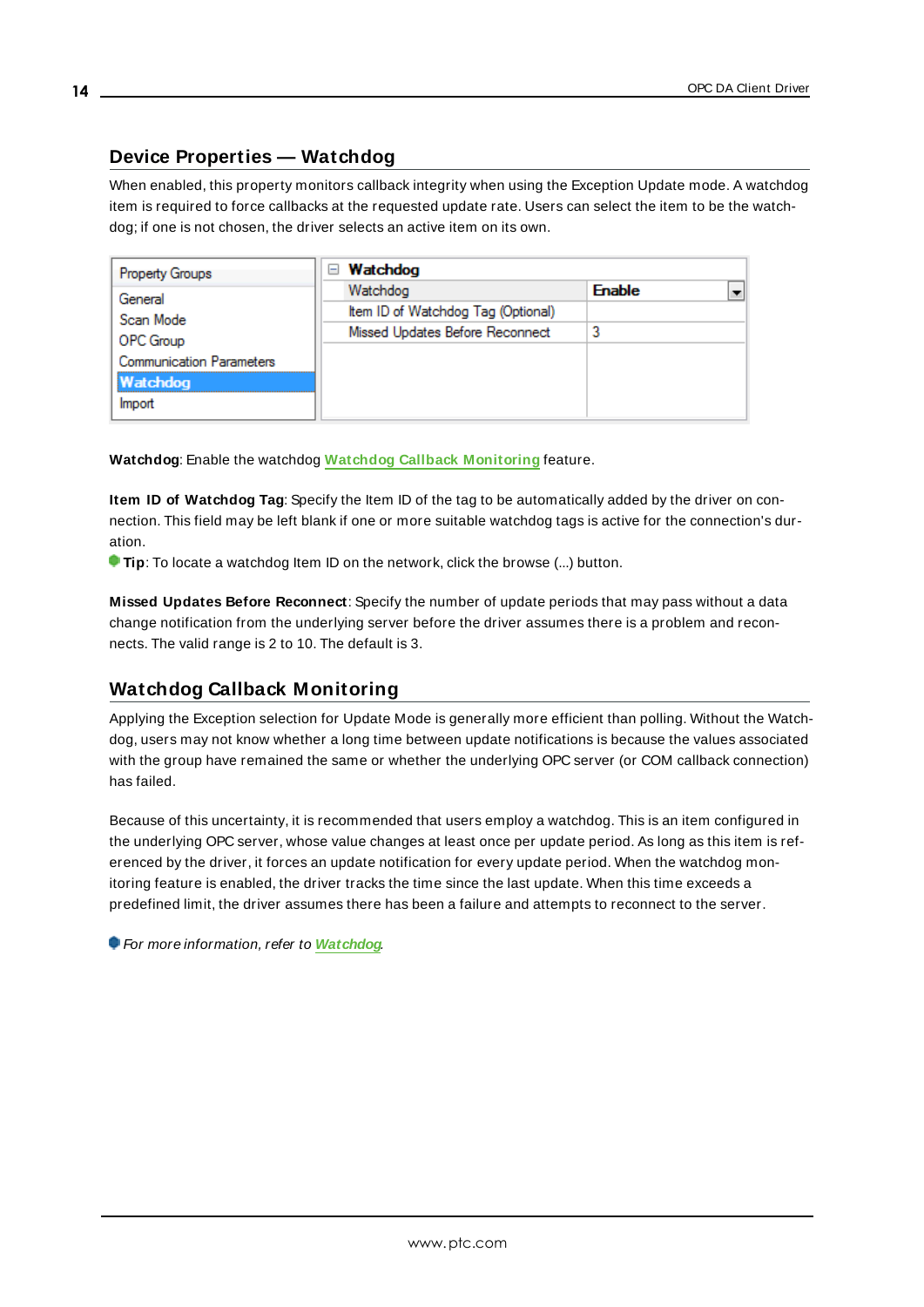## <span id="page-14-0"></span>**Device Properties — Import**

This group is used to browse the server for tags.

| Property Groups                 | <b>Import</b><br>$\blacksquare$ |                     |
|---------------------------------|---------------------------------|---------------------|
| General                         | Import Items                    | Select Import Items |
| Scan Mode                       |                                 |                     |
| OPC Group                       |                                 |                     |
| <b>Communication Parameters</b> |                                 |                     |
| Watchdog                        |                                 |                     |
| <b>Import</b>                   |                                 |                     |

**Import Items**: Click **Select Import Items...** to invoke the Select Items to Import dialog.

The driver adds all items to the tree and then validates them in the **Import Items** list. To add items to import, select them from the tree and click **Add Items >**. The Import Items list will show the items that will be imported. To remove items from import, select and click **< Remove Items**. Then, select **OK**.

<span id="page-14-1"></span>The driver browses the server's address space and displays the results in the tree control on the left. Items selected for import will appear in the list control on the right. To populate the Import Items list, select one or more items in the browse tree and then click **Add Items >**. To add items under a specific branch, first select that branch and then click **Add branch >**. To remove items from the Import Items list, select one of more items in the browse tree and then click **< Remove Items**. To add the selected items to the current tag database, click **OK**.

<span id="page-14-2"></span>**Note**: The Import Item list box is only a list of tags that the user would like to import. The driver validates the tags after the device has completed configuration. A message is posted in the event log if any tag is found to be invalid.

| Select Items to Import                                                                                                                                                                                                                                                                                                                               | $\mathbf{x}$                                                                              |
|------------------------------------------------------------------------------------------------------------------------------------------------------------------------------------------------------------------------------------------------------------------------------------------------------------------------------------------------------|-------------------------------------------------------------------------------------------|
| Browsing<br>Type filter:<br>Agdess filter:<br>Native<br>Any<br>Leaf filter:<br>×<br>_AdvancedTags<br>Œŀ<br>_ConnectionSharing<br>圧<br>CustomAlarms<br>田<br>DataLogger<br>$\overline{+}$<br><b>EFMExporter</b><br>曱<br>_IDF_for_Splunk<br>曱<br>_loT_Gateway<br>$\overline{+}$<br>LocalHistorian<br>Ŧ<br>_Redundancy<br>曱<br>Scheduler<br>$\mathbf{F}$ | OΚ<br>Cancel<br>Help<br>Import Items:<br>Add items >><br>Add branch >><br><< Remove items |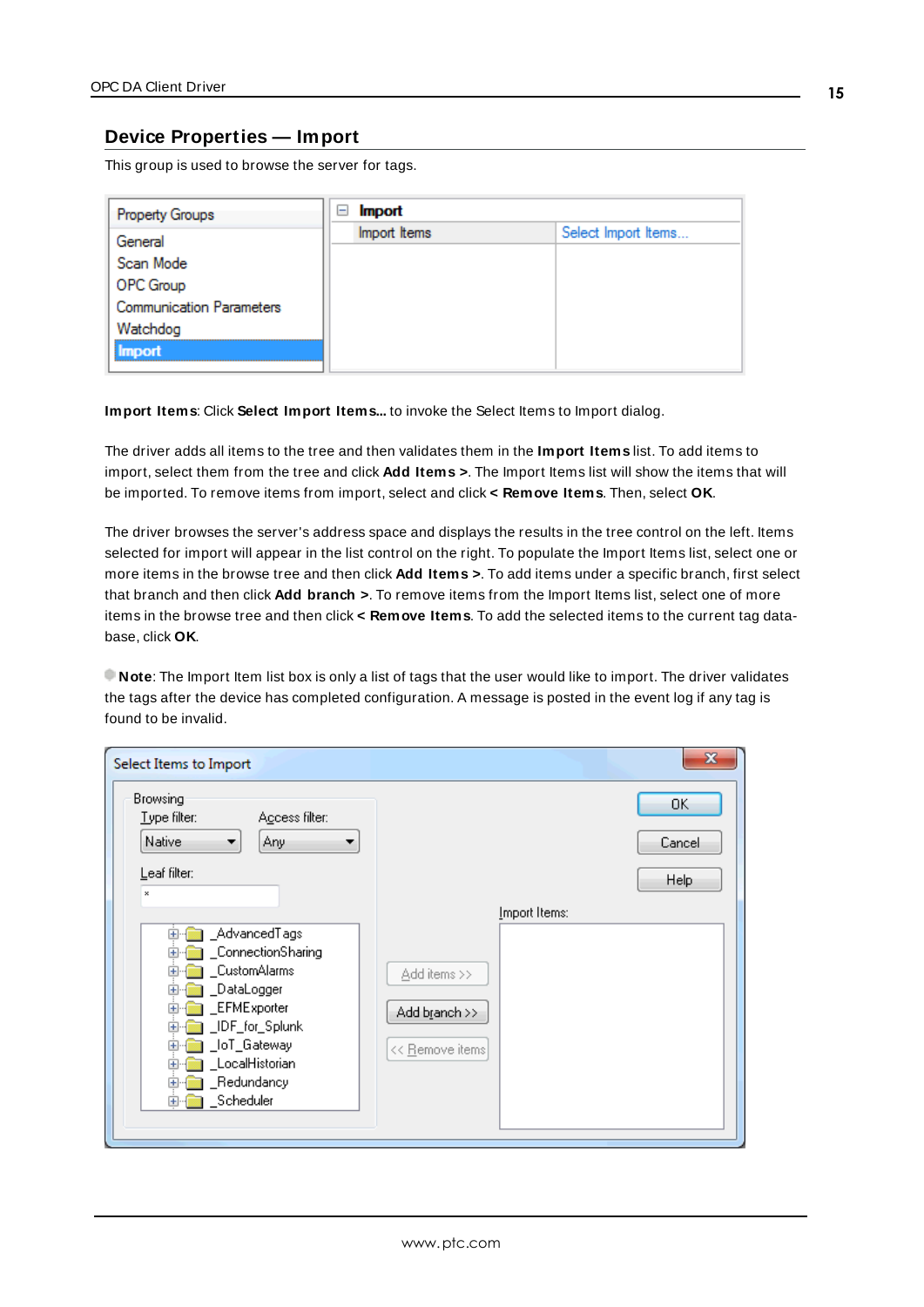# <span id="page-15-0"></span>**Data Types Description**

<span id="page-15-13"></span><span id="page-15-12"></span><span id="page-15-11"></span><span id="page-15-10"></span><span id="page-15-9"></span><span id="page-15-8"></span><span id="page-15-7"></span><span id="page-15-6"></span><span id="page-15-5"></span><span id="page-15-4"></span><span id="page-15-3"></span><span id="page-15-2"></span><span id="page-15-1"></span>

| Data Type    | <b>Description</b>                                                                         |
|--------------|--------------------------------------------------------------------------------------------|
| Boolean      | Single bit                                                                                 |
|              | Unsigned 8-bit value                                                                       |
| <b>Byte</b>  |                                                                                            |
|              | bit 0 is the low bit                                                                       |
|              | bit 7 is the high bit                                                                      |
|              | Signed 8-bit value                                                                         |
| Char         | bit 0 is the low bit                                                                       |
|              | bit 6 is the high bit                                                                      |
|              | bit 7 is the sign bit                                                                      |
|              | Unsigned 16-bit value                                                                      |
|              |                                                                                            |
| Word         | bit 0 is the low bit                                                                       |
|              | bit 15 is the high bit                                                                     |
|              | Unsigned 32-bit value                                                                      |
| <b>DWord</b> |                                                                                            |
|              | bit 0 is the low bit                                                                       |
|              | bit 31 is the high bit                                                                     |
|              | Unsigned 64-bit value                                                                      |
| QWord        |                                                                                            |
|              | bit 0 is the low bit                                                                       |
|              | bit 63 is the high bit                                                                     |
|              | Signed 16-bit value                                                                        |
|              |                                                                                            |
| Short        | bit 0 is the low bit                                                                       |
|              | bit 14 is the high bit<br>bit 15 is the sign bit                                           |
|              |                                                                                            |
|              | Signed 32-bit value                                                                        |
| Long         | bit 0 is the low bit                                                                       |
|              | bit 30 is the high bit                                                                     |
|              | bit 31 is the sign bit                                                                     |
|              | Signed 64-bit value                                                                        |
|              |                                                                                            |
| LongLong     | bit 0 is the low bit                                                                       |
|              | bit 62 is the high bit                                                                     |
|              | bit 63 is the sign bit                                                                     |
|              | 32-bit floating point value.                                                               |
| <b>Float</b> | The driver interprets two consecutive 16-bit registers as a floating point value by making |
|              | the second register the high word and the first register the low word.                     |
| Double       | 64-bit floating point value                                                                |
| String       | Zero-terminated character array                                                            |
| Date         | Date YYYY-MM-DDTHH:MM:SS.MMM                                                               |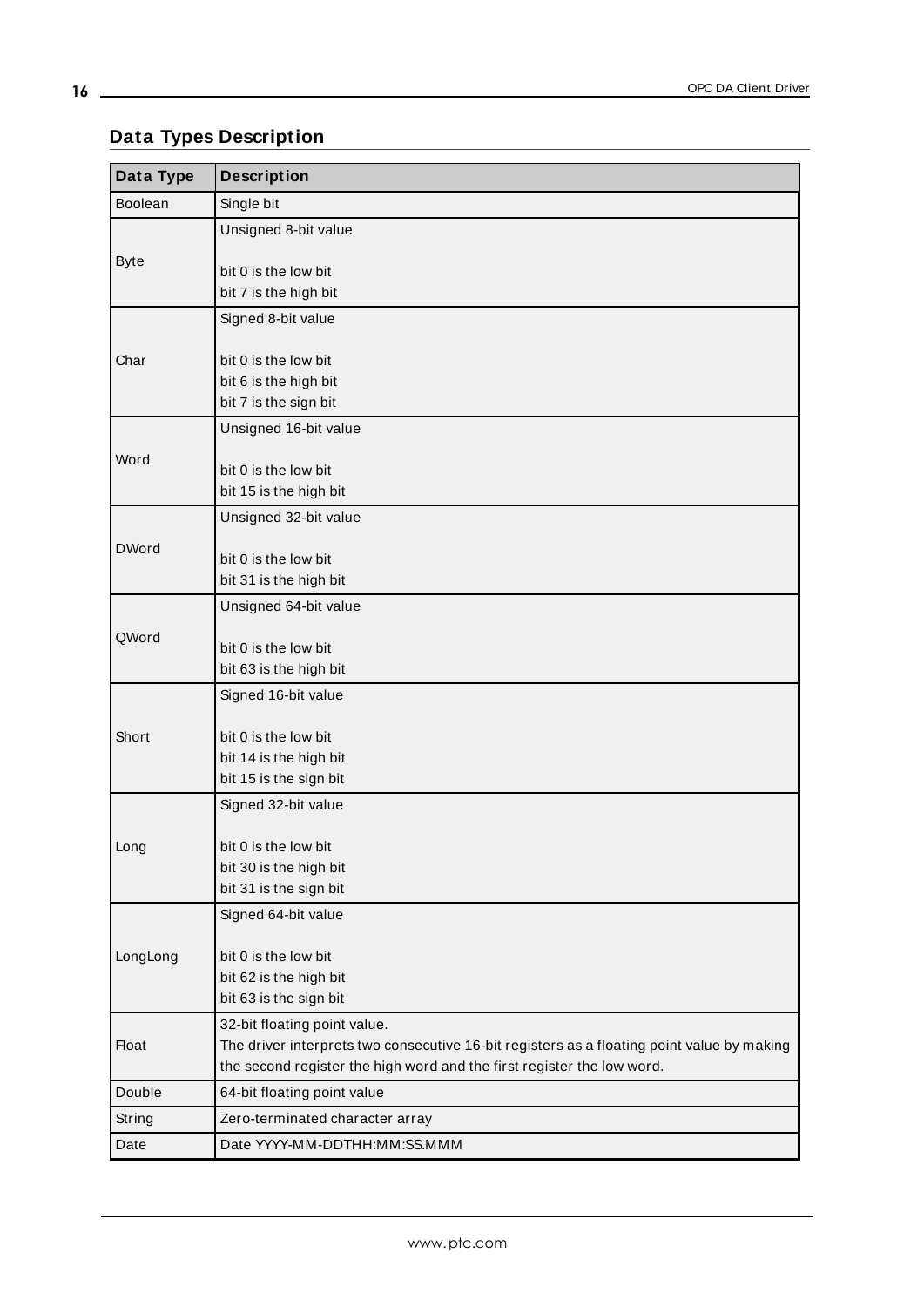# <span id="page-16-4"></span><span id="page-16-0"></span>**Address Descriptions**

<span id="page-16-3"></span>The OPC DA Client Driver address descriptions refer to fully qualified item IDs of the server item.

**Note:** Arrays are supported for all data types.

| <b>Edit</b><br><b>View</b><br><b>File</b><br>Runtime Help<br>Tools                                                                                                                                                                            |   |                                             |                |         |                    |
|-----------------------------------------------------------------------------------------------------------------------------------------------------------------------------------------------------------------------------------------------|---|---------------------------------------------|----------------|---------|--------------------|
| $rac{}{0}{0}$<br>16554456656<br><b>RACX</b><br>רש<br>- 26                                                                                                                                                                                     |   |                                             |                |         |                    |
| <b>DRC DA Client</b>                                                                                                                                                                                                                          | 杰 | <b>Tag Name</b>                             | Data Type      | Scan Ra | <b>Scaling</b>     |
| <b>E-111 OPC DA Client</b><br><b>D</b> oDataLogger<br>$\Box$ 0System<br><b>ABBTotalflow</b><br><b>DET</b> OCommunicationSerialization<br><b>Composite Statistics</b><br>$\Box$ 0System<br>Ξ<br><b>E</b> Device1<br>Allen-Bradley Bulletin 900 |   | <sup>1</sup> ONetworkOwner                  | <b>Boolean</b> | 100     | None               |
|                                                                                                                                                                                                                                               |   | <b>ORegistered</b>                          | <b>Boolean</b> | 100     | None               |
|                                                                                                                                                                                                                                               |   | <b>ORegisteredTo</b>                        | <b>String</b>  | 100     | None               |
|                                                                                                                                                                                                                                               |   | . OStatisticAveNetworkOwnershipTimeSec      | Float          | 100     | None               |
|                                                                                                                                                                                                                                               |   | OStatisticNetworkOwnershipCount             | <b>DWord</b>   | 100     | <b>Square Root</b> |
|                                                                                                                                                                                                                                               |   | <b>In OStatisticNetworkOwnershipTimeSec</b> | Float          | 100     | None               |
|                                                                                                                                                                                                                                               |   | <b>8</b> 0StatisticsReset                   | <b>Boolean</b> | 100     | None               |
|                                                                                                                                                                                                                                               |   | @ OTransactionsPerCycle                     | Long           | 100     | Linear             |
| $\Box$ OStatistics                                                                                                                                                                                                                            |   | <b>82 OVirtualNetwork</b>                   | String         | 100     | None               |

<span id="page-16-1"></span>Alternatively, an item's Access Path can be specified by creating a tag and using the following syntax for the item address:

\$AccessPath\$ItemID.

| <b>Field</b> | <b>Description</b>                                                                                                 |
|--------------|--------------------------------------------------------------------------------------------------------------------|
| Access Path  | An optional field specified by the client to provide to the server a suggested data<br>path (how to get the data). |
| Item ID      | The value uniquely identifies an OPC data item.                                                                    |

#### **Examples**

\$Channel1.Device1\$Tag1 \$Channel1.Device1.Group1.Group2\$Tag3 \$OpcMatu2.Mat2\$COM1.STATION:42.REG:40001;0,4095,-100.0,+1234.0

## <span id="page-16-5"></span>**System Tags**

<span id="page-16-2"></span>

| Tag             | <b>Description</b>                                                                                                                                                                                                                      | Data Type      | <b>Access</b> |
|-----------------|-----------------------------------------------------------------------------------------------------------------------------------------------------------------------------------------------------------------------------------------|----------------|---------------|
| _OPCGroupActive | Specifies whether the OPC group that the driver adds<br>to communicate with the OPC server is active (1) or<br>inactive (0). This can be used to control messages<br>when initially adding items. See Appendix for more<br>information. | <b>Boolean</b> | Read/Write    |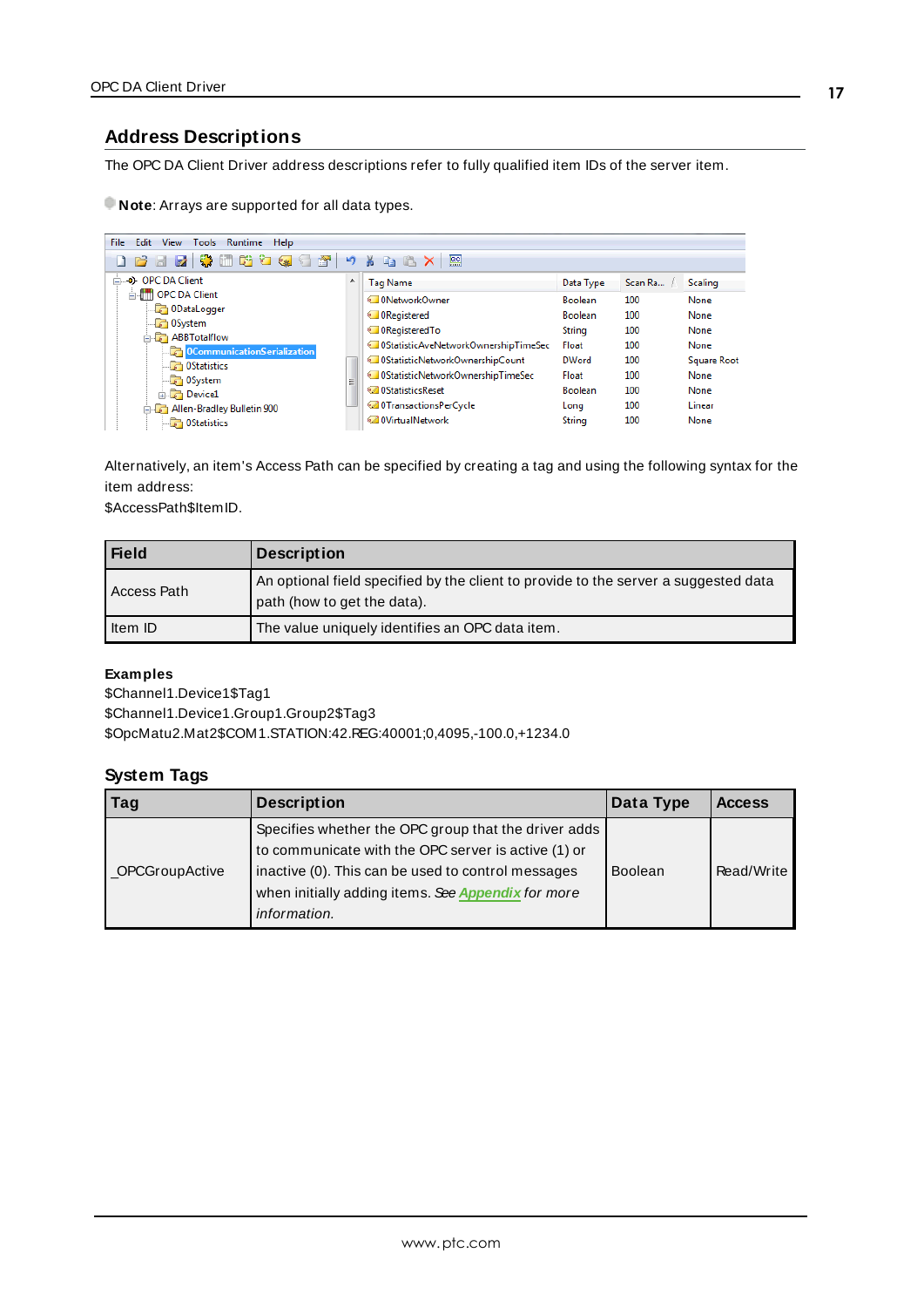## <span id="page-17-0"></span>**Error Descriptions**

The following error/warning messages may be generated. They are listed here in alphabetical order. Click on the link for a description of the message.

**Add item failed for <item> on device [<device>.](#page-17-1) Function error: <error code>. Add item failed for <item>on device [<device>s.](#page-17-2) Item error: <error code>. Add [watchdog](#page-18-0) item failed for <item> on device <device name>. Item error: <error code>. <error [description>.](#page-18-0) Async Write 1.0 failed for <item> on device [<device>.](#page-18-1) Callback item error: <error code>. Async Write 1.0 failed for <item> on device [<device>.](#page-18-2) Function error: <error code>. Async Write 1.0 failed for <item> on device [<device>.](#page-18-3) Item error: <error code>. Async Write 2.0 failed for <item> on device [<device>.](#page-19-0) Callback item error: <error code>. Async Write 2.0 failed for <item> on device [<device>.](#page-19-1) Function error: <error code>. Async Write 2.0 failed for <item> on device [<device>.](#page-19-2) Item error: <error code>. Failed to acquire item [management](#page-19-3) interface for device <device>. Failed to add group for device [<device>.](#page-20-0) Reason: <error code>. Failed to connect to server on channel [<channel>.](#page-20-1) Failed to [establish](#page-20-2) callback for device <device >. [Reconnecting](#page-21-0) server on channel <channel> due to GetStatus failure. [Reconnecting](#page-21-1) server on channel <channel> due to shutdown notification. [Reconnecting](#page-21-2) server on channel <channel> due to watchdog failure on device <device>. Tag <item> on device <device> was not imported. Item failed OPC server [validation.](#page-21-3) [Unknown](#page-22-0) data type for tag <item> on device <device>. Using default.**

# <span id="page-17-1"></span>**Add item failed for <item> on device <device>. Function error: <error code>.**

**Error Type:**

Serious

#### **Possible Cause:**

The server rejected an add items request.

#### **Result:**

The driver will not be able to read or write to the associated tag(s).

#### **Solution:**

The solution depends on the specific error code. There is most likely a problem in an underlying server (such as resource limits).

## <span id="page-17-2"></span>**Add item failed for <item> on device <device>s Item error: <error code>.**

**Error Type:** Serious

## **Possible Cause:**

The server failed to add the specified item.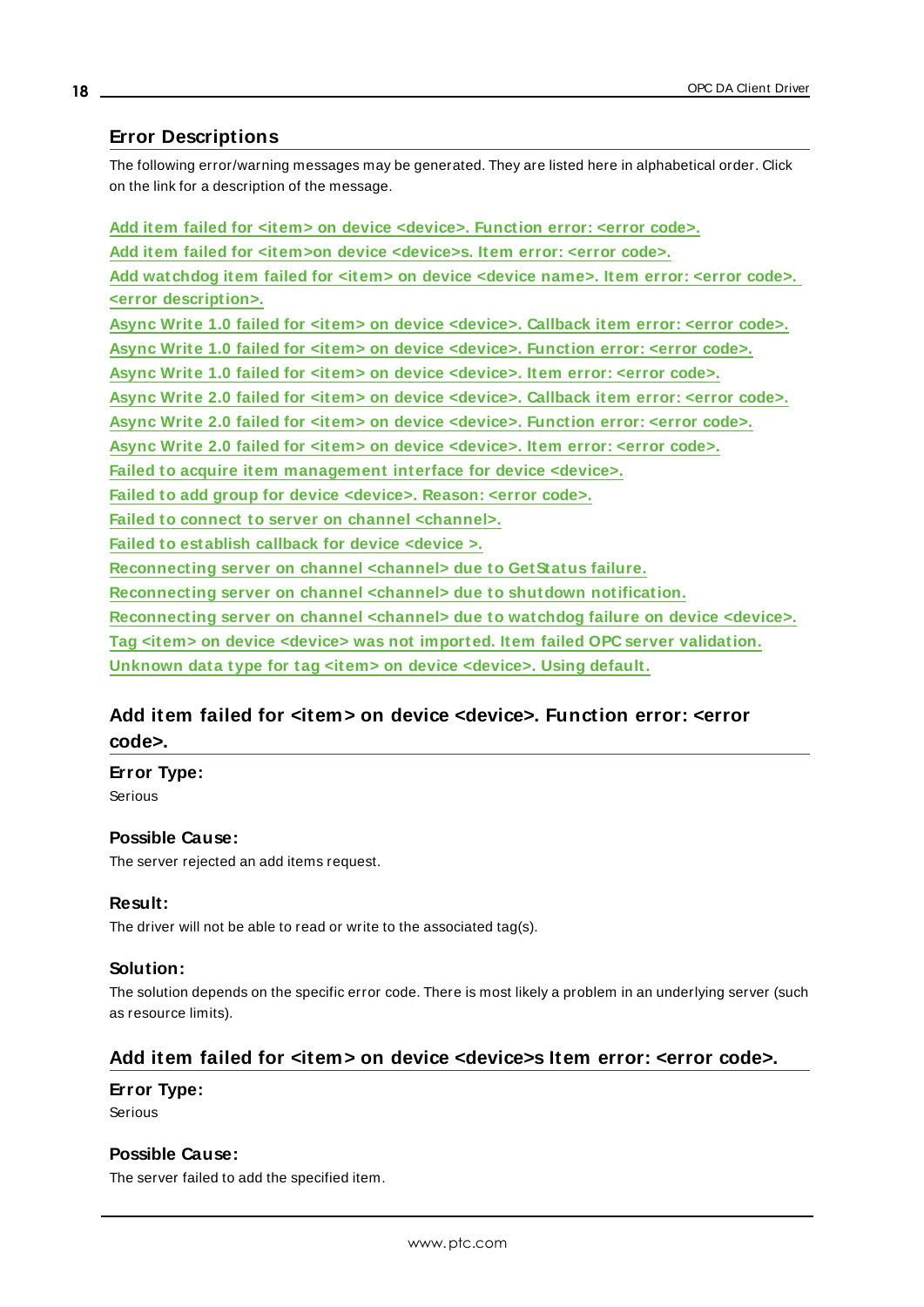## **Result:**

The driver will not be able to read or write to the associated tag(s).

#### **Solution:**

<span id="page-18-0"></span>Verify that the Item ID set for the tag is valid.

# **Add watchdog item failed for <item> on device <device>. Item error: <error code>. <error description>.**

#### **Error Type:**

Warning

#### **Possible Cause:**

The driver failed to add the specified watchdog item. The particular reason can be determined from the error code. The driver will include an error description in this message when available from the server. The specified Item ID is not usually valid in the current server configuration.

#### **Solution:**

<span id="page-18-1"></span>Verify the watchdog's Item ID and change it as needed.

# **Async Write 1.0 failed for <item> on device <device>. Callback item error: <error code>.**

#### **Error Type:**

Warning

#### **Possible Cause:**

The server processed the write request, but failed to successfully write to the underlying device.

#### **Solution:**

<span id="page-18-2"></span>Verify that communications to device are good and that the point is writable.

# **Async Write 1.0 failed for <item> on device <device>. Function error: <error code>.**

#### **Error Type:**

Warning

#### **Possible Cause:**

The server rejected a write request that included the indicated item.

#### **Solution:**

The solution depends on the specific error code. There is most likely a problem in the underlying server (such as resource limits).

# <span id="page-18-3"></span>**Async Write 1.0 failed for <item> on device <device>. Item error: <error code>.**

#### **Error Type:**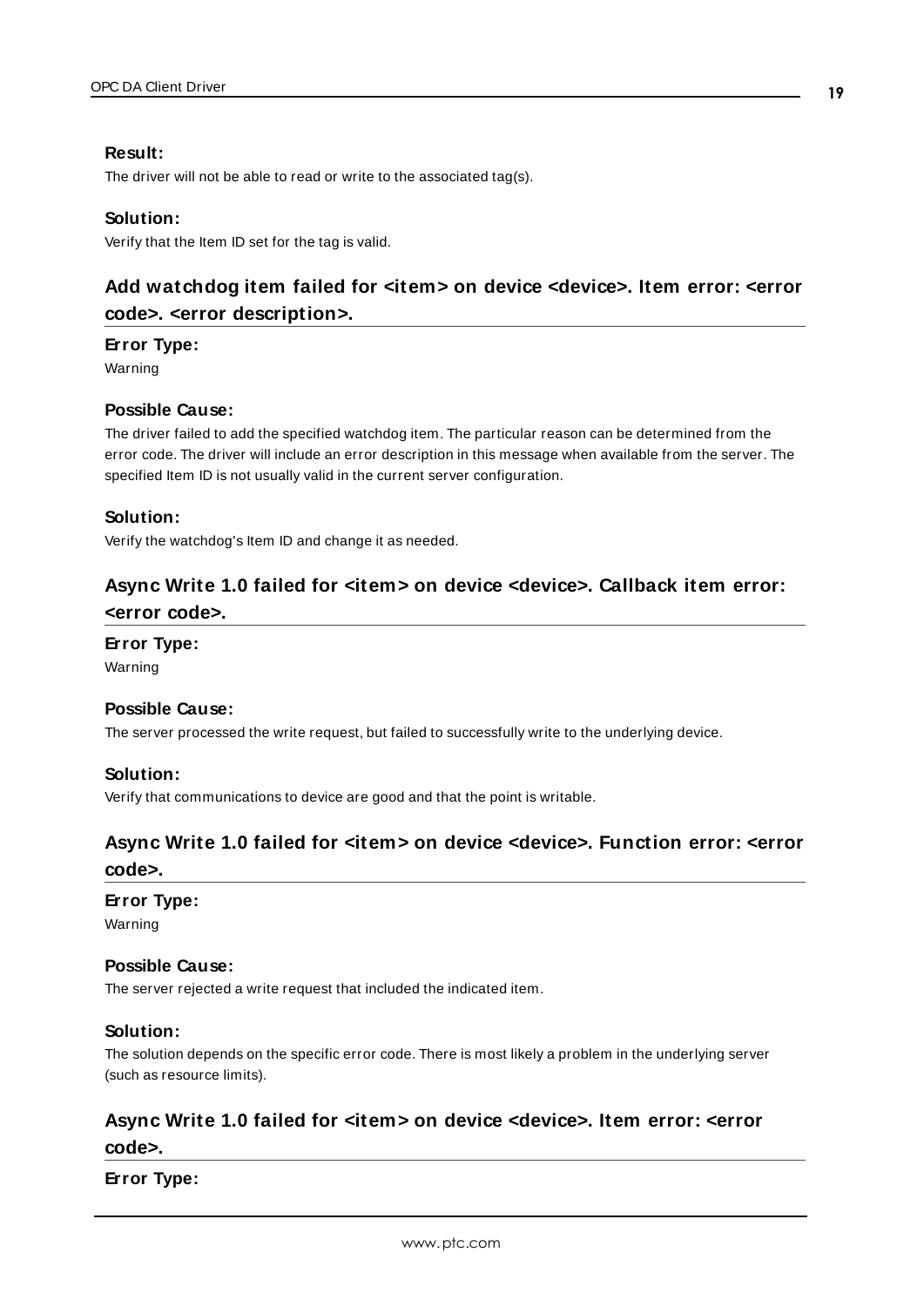#### Warning

#### **Possible Cause:**

This message will be logged if the item was included in a write request that was rejected because of one or more invalid items. The error code here will indicate if this was one of the invalid items.

#### **Solution:**

<span id="page-19-0"></span>Verify that Item ID is valid and that item is valid.

# **Async Write 2.0 failed for <item> on device <device>. Callback item error: <error code>.**

#### **Error Type:**

Warning

### **Possible Cause:**

The server processed the write request, but failed to successfully write to underlying device.

#### **Solution:**

<span id="page-19-1"></span>Verify that communications to device are good and that point is writable.

# **Async Write 2.0 failed for <item> on device <device>. Function error: <error code>.**

#### **Error Type:**

Warning

#### **Possible Cause:**

The server rejected a write request that included the indicated item.

#### **Solution:**

The solution depends on the specific error code.There is most likely a problem with an underlying server (such as resource limits).

# <span id="page-19-2"></span>**Async Write 2.0 failed for <item> on device <device>. Item error: <error code>.**

#### **Error Type:**

Warning

#### **Possible Cause:**

The server was unable to process a write request for this item. Other items in request may have been accepted.

#### **Solution:**

<span id="page-19-3"></span>Verify that the Item ID is valid and that the item is valid.

## **Failed to acquire item management interface for device <device>.**

#### **Error Type:**

#### **20**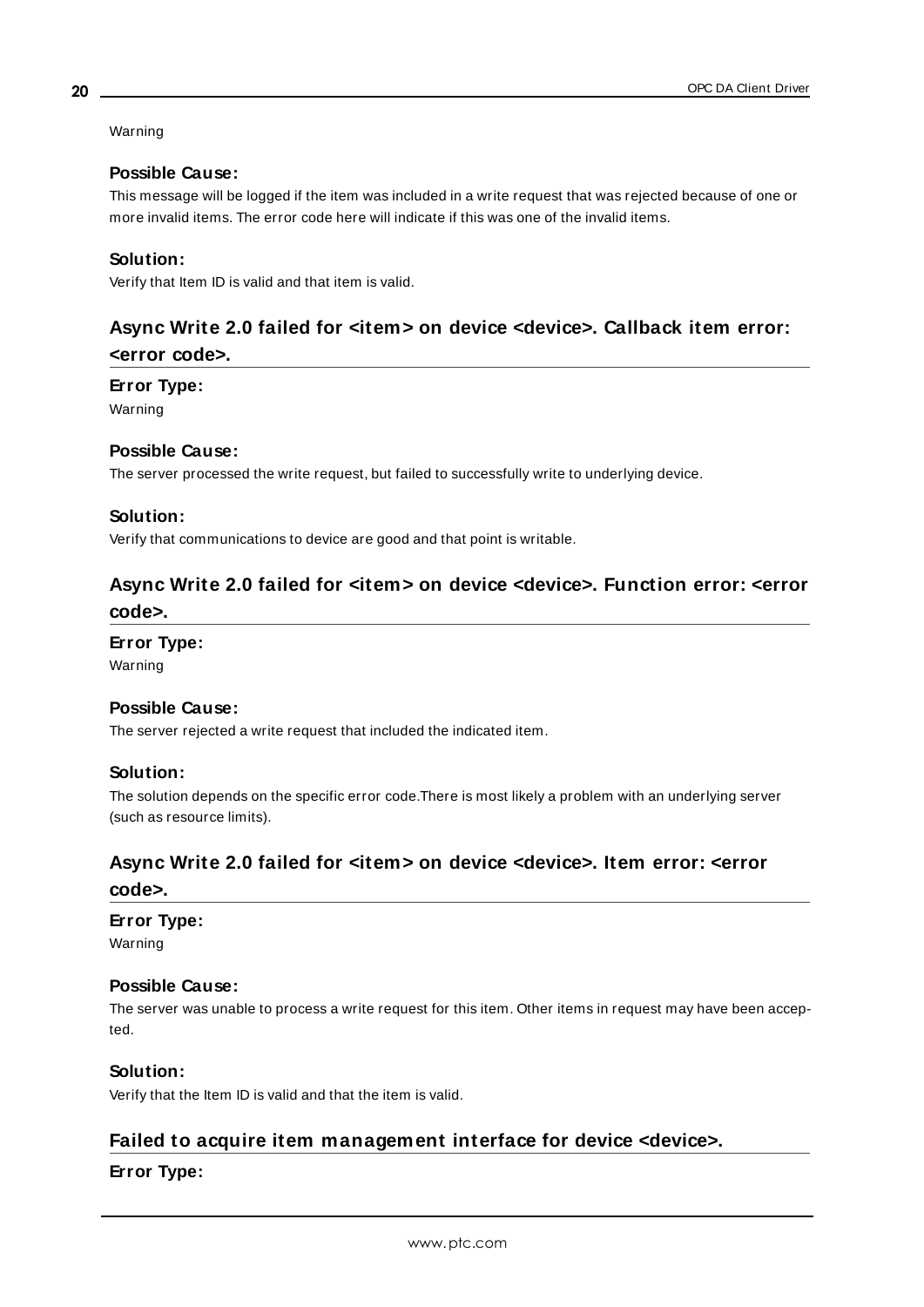Serious

### **Possible Cause:**

The driver was not able to obtain the item management COM interface from the server.

#### **Result:**

The driver will not be able to read or write to tags associated with device/group.

### **Solution:**

<span id="page-20-0"></span>This is a required interface. Contact Technical Support.

# **Failed to add group for device <device>. Reason: <error code>.**

#### **Error Type:**

Serious

#### **Possible Cause:**

Server rejected request to add specified group.

### **Result:**

The driver will not be able to read or write to tags associated with device/group.

#### **Solution:**

The solution depends on the specific error code. Because the error may have been caused by a duplicate group name, try a different name in the OPC Group device properties page. It may also be due to a problem in an underlying server (such as resource limits).

## <span id="page-20-1"></span>**Failed to connect to server on channel <channel>.**

#### **Error Type:**

Serious

#### **Possible Cause:**

Could not connect to server.

#### **Solution:**

<span id="page-20-2"></span>Check the Program ID, machine name and network connection.

## **Failed to establish callback for device <device>.**

#### **Error Type:**

Serious

#### **Possible Cause:**

The driver was not able to establish a COM callback for the device/group.

#### **Result:**

The driver will not be able to read, write or receive data change notification for tags associated with the device or group.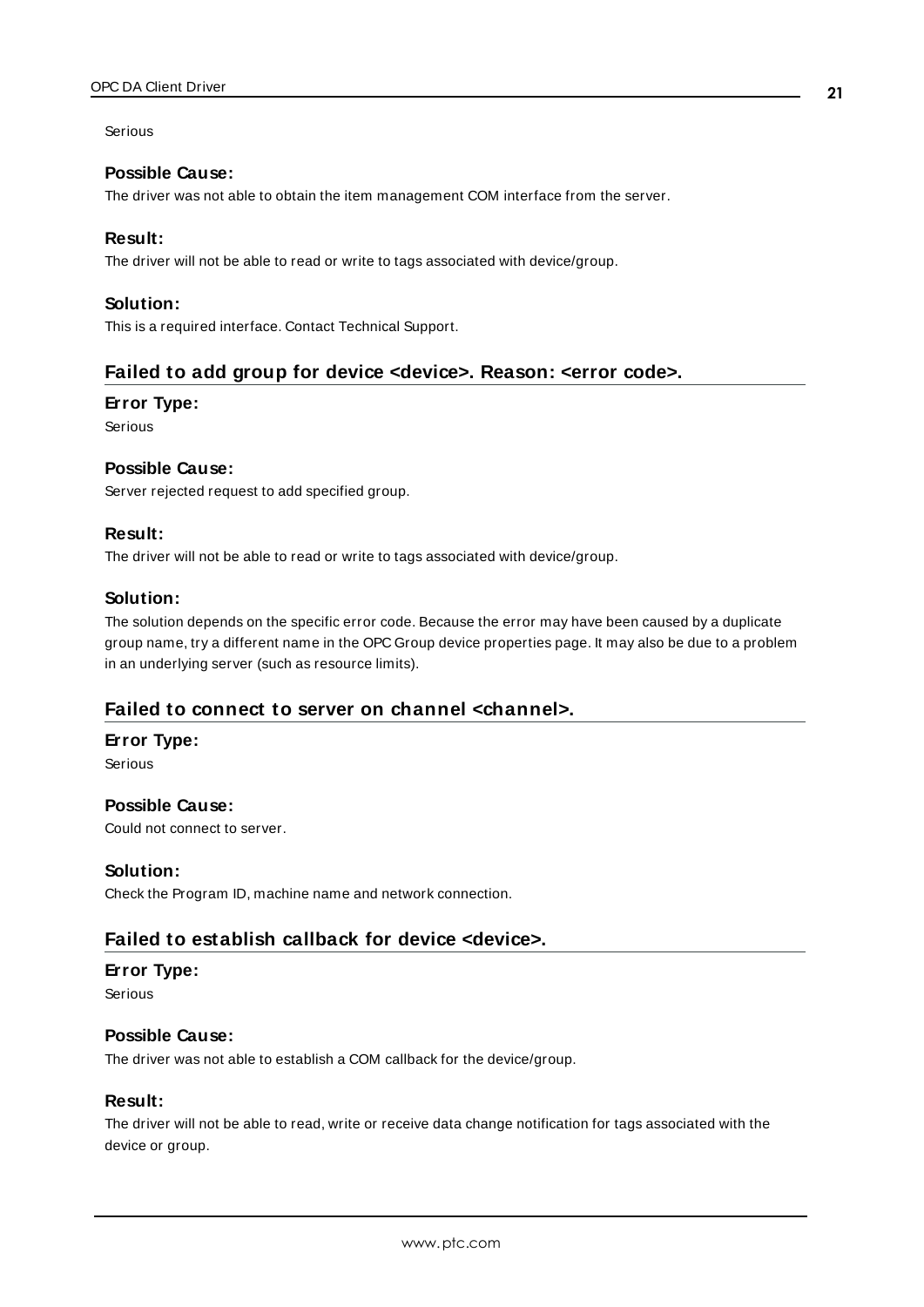## **Solution:**

- 1. Verify that OPC DA 1.0 or 2.0 is supported.
- 2. Verify the DCOM settings (if from a remote server).

## <span id="page-21-0"></span>**Reconnecting server on channel <channel> due to GetStatus failure.**

#### **Error Type:**

Warning

#### **Possible Cause:**

The driver did not receive a response to the GetStatus request. A server, network or COM failure is assumed.

#### **Solution:**

<span id="page-21-1"></span>The driver will automatically reconnect.

## **Reconnecting server on channel <channel> due to shutdown notification.**

#### **Error Type:**

Warning

#### **Possible Cause:**

The server has sent a notification that it is shutting down.

#### **Solution:**

<span id="page-21-2"></span>The driver will automatically reconnect.

# **Reconnecting server on channel <channel> due to watchdog failure on device <device>.**

**Error Type:** Warning

#### **Possible Cause:**

The time that elapsed since the last data change notification was longer than the configured limit. A server, network or COM failure is assumed.

#### **Solution:**

<span id="page-21-3"></span>The driver will automatically reconnect.

# **Tag <item> on device <device> was not imported. Item failed OPC server validation.**

**Error Type:** Warning

**Possible Cause:**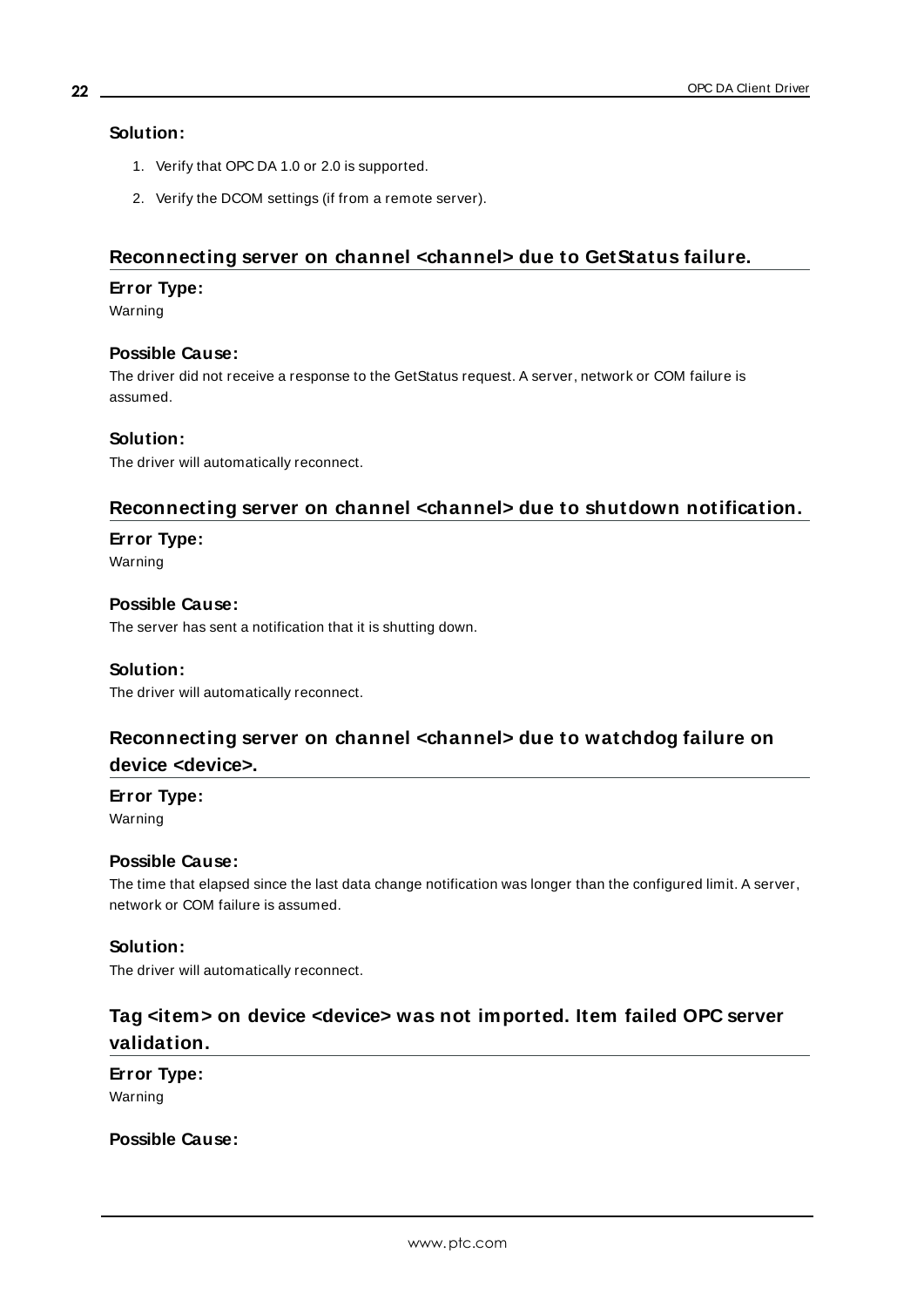The item selected for import did not have a valid Item ID. Some servers provide Item IDs that are intended to give the user information, but are not themselves valid Item IDs. For example, this server provides driver address syntax hints to the browser.

#### **Solution:**

This error can be avoided by not selecting special purpose Item IDs in the import item browser; however, no harm is done by selecting them.

## <span id="page-22-0"></span>**Unknown data type for tag <item> on device <device>. Using default.**

#### **Error Type:**

Warning

#### **Possible Cause:**

- 1. The target server did not return a data type.
- 2. The data type that was entered is not supported by the driver; e.g. QWord or LLong.

#### **Solution:**

- 1. The server determines the data type once a client is connected.
- 2. Enter a data type that is supported by the driver.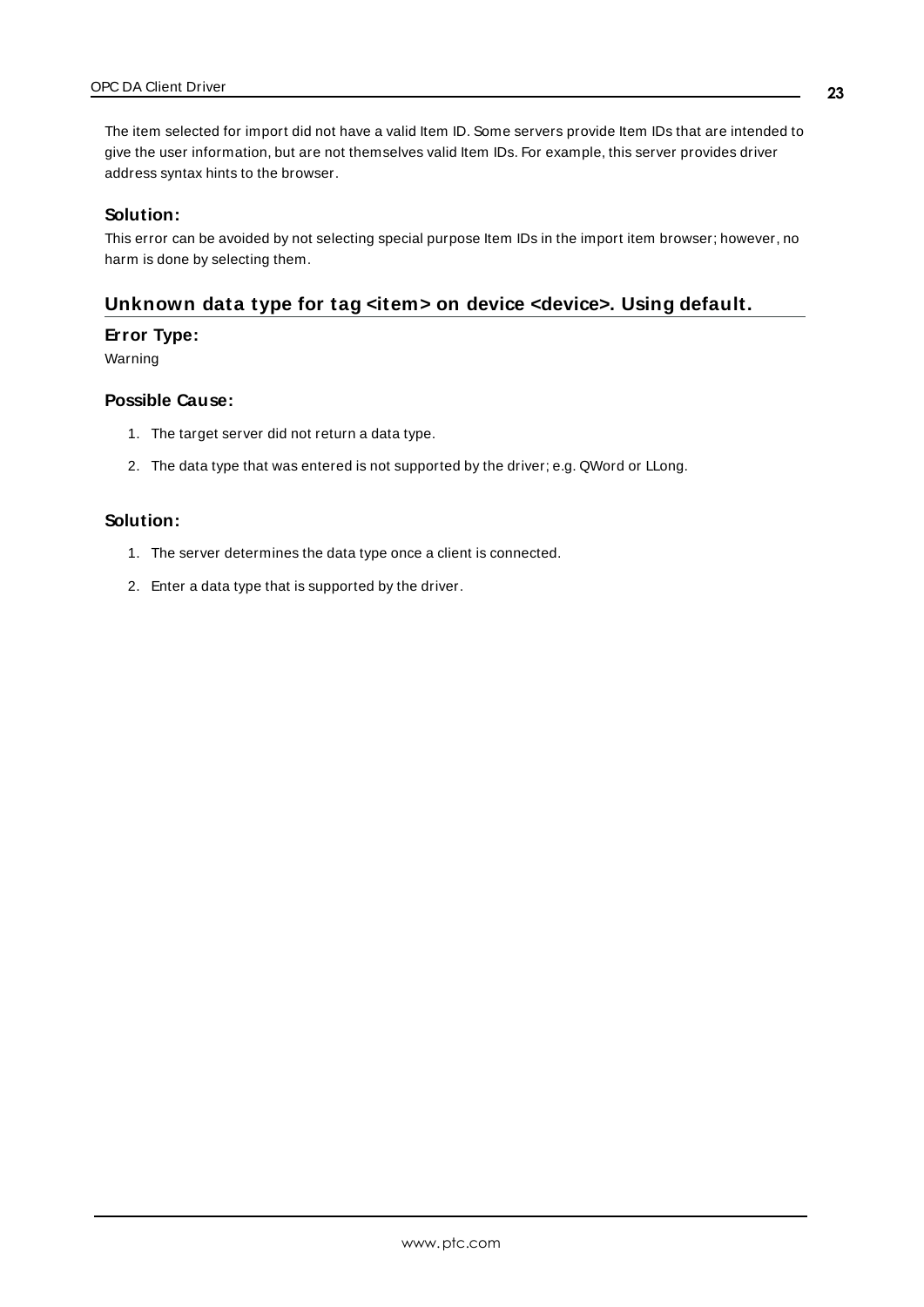# <span id="page-23-0"></span>Appendix — Server-Client Communications

The OPC DA client driver does not pass calls from a client connected to the server directly to the connected server. For example, if an OPC DA client (Client 1) adds 10,000 active items to the server (Server 1), the server adds those items to the second OPC DA server (Server 2) through the OPC DA client driver in groups of 128 or less. While those Add calls occur, Server 1 attempts an initial Read on the tags that have been added. Since those items added are active, Server 2 starts sending data changes to Server 1. During the process of adding those 10,000 items, there are Reads and Data Changes being reported. This can overwhelm some OPC servers.

To manage communications:

- 1. Access Client 1 and create a connection to Server 1.
- 2. Create a tag group.
- 3. Add the \_OPCGroupActive device system tag in the Add Items dialog.
- 4. Write a value of 0 to the system tag. This sets the OPC group that is created between Server 1 and Server 2 to be inactive.
- 5. Add the remaining tag items to that group as inactive. This causes the AddItems OPC calls to occur.
- 6. Wait a small amount of time. Depending on the number of items and the speed of the communications, this may take several seconds.
- 7. Set the tags in Client 1 to active to cause initial Reads to occur.
- 8. Wait a small amount of time. Depending on the number of items and the speed of the communications, this may take several seconds.
- 9. Write a value of 1 to the \_OPCGroupActive system tag. This causes the OPC Group to become active and Data Changes from Server 2 are sent to Server1 and up to Client 1.

**Tip**: If adding items and doing the initial read at the same time is not a concern, the items can be added as Active in step 5 and jump directly to step 8.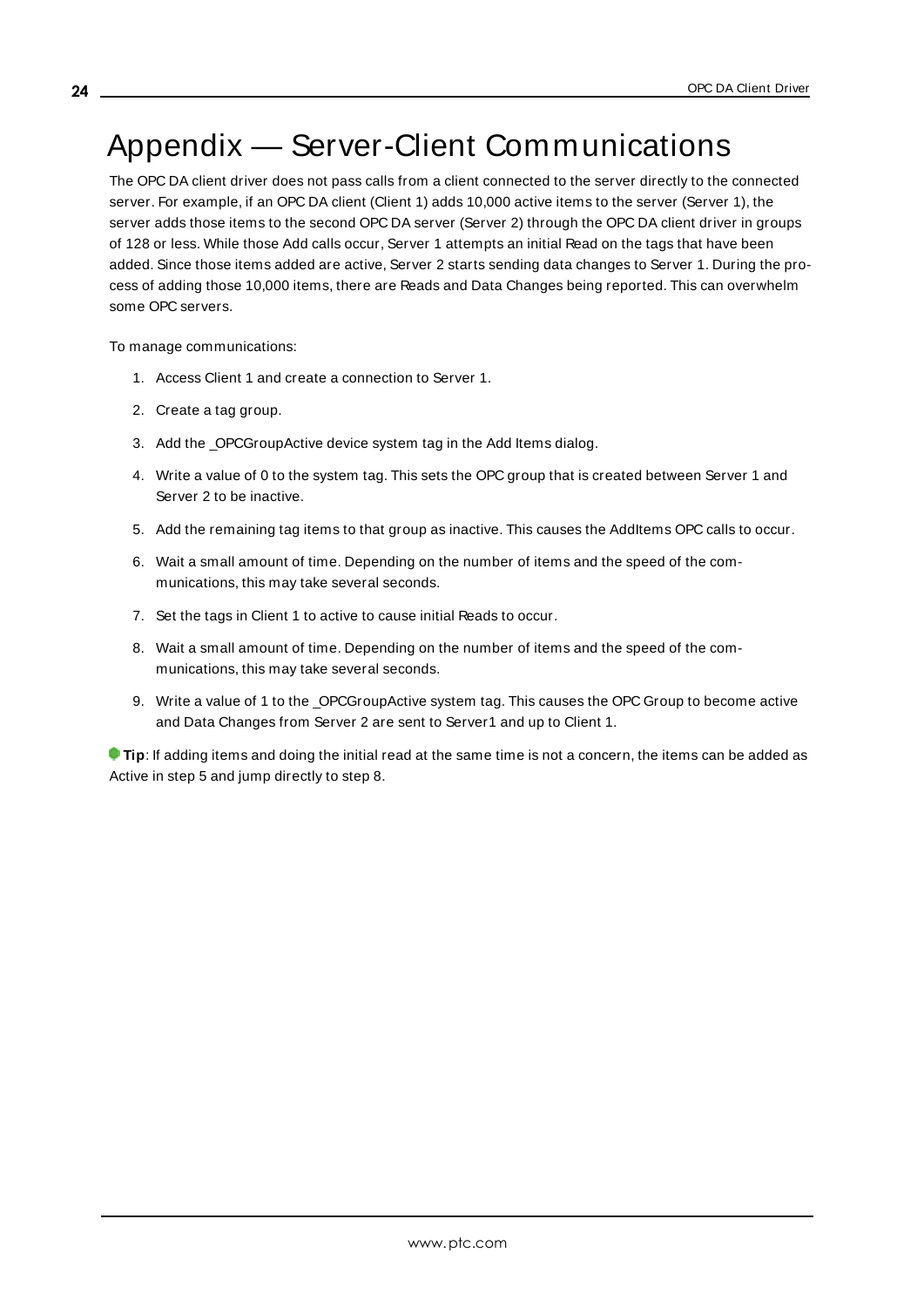# <span id="page-24-0"></span>Index

# **\$**

\$AccessPath\$ItemID [17](#page-16-1)

**\_**

\_OPCGroupActive [17](#page-16-2)

## **A**

Access Path [17](#page-16-1)

Add branch [15](#page-14-1)

Add item failed for <item> on device <device>. Function error: <error code>. [18](#page-17-1)

- Add item failed for <item> on device <device>s. Item error: <error code>. [18](#page-17-2)
- Add watchdog item failed for <item> on device <device>. Item error: <error code>. <error description>. [19](#page-18-0)

Address Description [17](#page-16-0)

Appendix [24](#page-23-0)

Arrays [17](#page-16-3)

Async Write 1.0 failed for <item> on device <device>. Callback item error: <error code>. [19](#page-18-1) Async Write 1.0 failed for <item> on device <device>. Function error: <error code>. [19](#page-18-2) Async Write 1.0 failed for <item> on device <device>. Item error: <error code>. [19](#page-18-3) Async Write 2.0 failed for <item> on device <device>. Callback item error: <error code>. [20](#page-19-0) Async Write 2.0 failed for <item> on device <device>. Function error: <error code>. [20](#page-19-1) Async Write 2.0 failed for <item> on device <device>. Item error: <error code>. [20](#page-19-2) Asynchronous [13](#page-12-1)

## **B**

Boolean [16](#page-15-1) Byte [16](#page-15-2)

# **C**

Callback [14](#page-13-2) Channel [8](#page-7-2)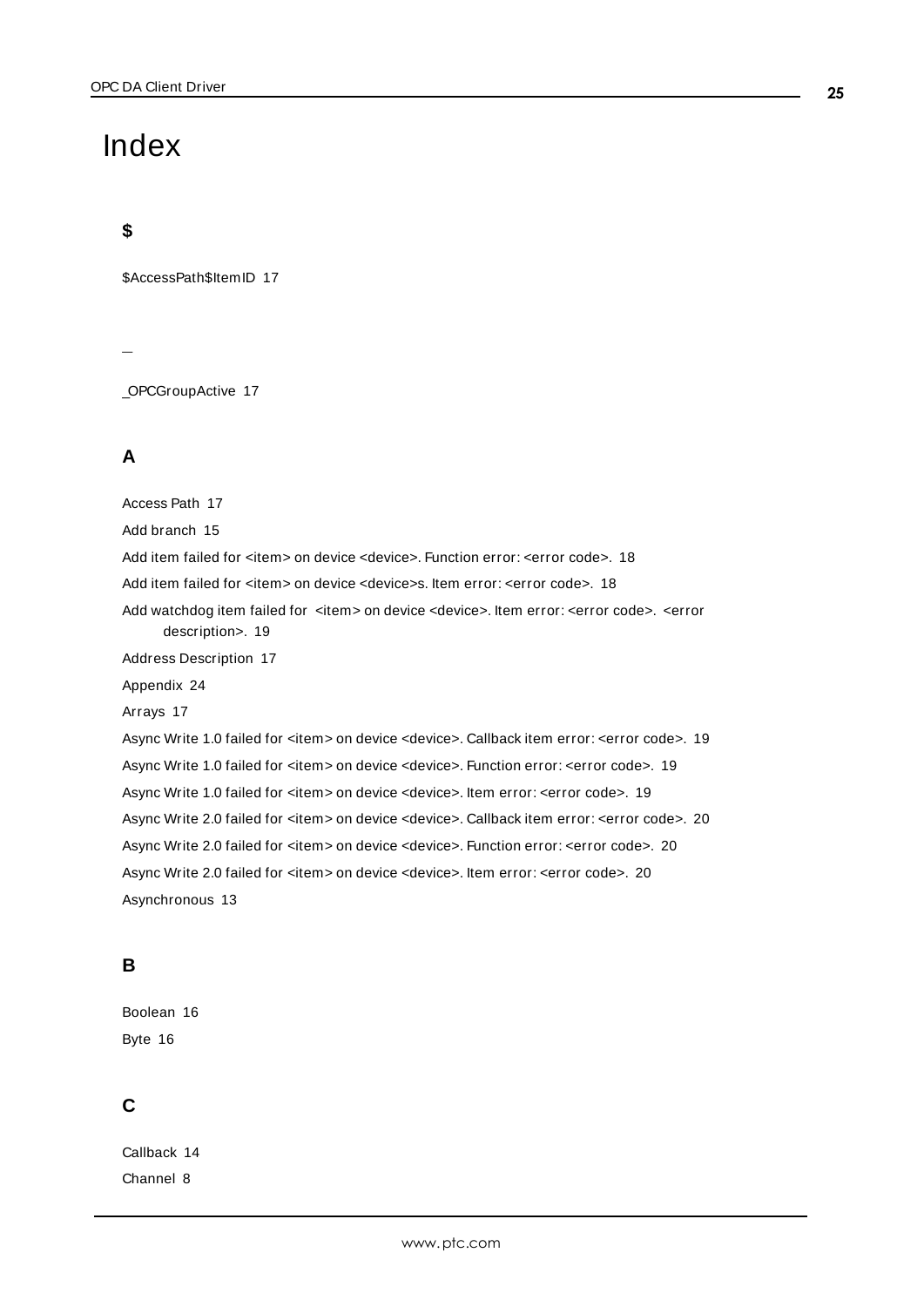Channel Assignment [10](#page-9-1) Char [16](#page-15-3) Communications Parameters [13](#page-12-0) Connection [9](#page-8-0) Connection Type [9](#page-8-1)

# **D**

Data Collection [11](#page-10-2) Data Types Description [16](#page-15-0) Date [16](#page-15-4) DCOM [4](#page-3-2) Deadband [13](#page-12-2) Do Not Scan, Demand Poll Only [12](#page-11-1) Double [16](#page-15-5) Driver [10](#page-9-2) DWord [16](#page-15-6)

# **E**

Error Descriptions [18](#page-17-0) Exception [12](#page-11-2) Exception Update [14](#page-13-3)

# **F**

Failed to acquire item management interface for device <device>. [20](#page-19-3) Failed to add group for device <device>. Reason: <error code>. [21](#page-20-0) Failed to connect to server on channel <channel>. [21](#page-20-1) Failed to establish callback for device <device>. [21](#page-20-2) Float [16](#page-15-7)

# **G**

General [10](#page-9-0) GetStatus [9](#page-8-2) Group [5](#page-4-2)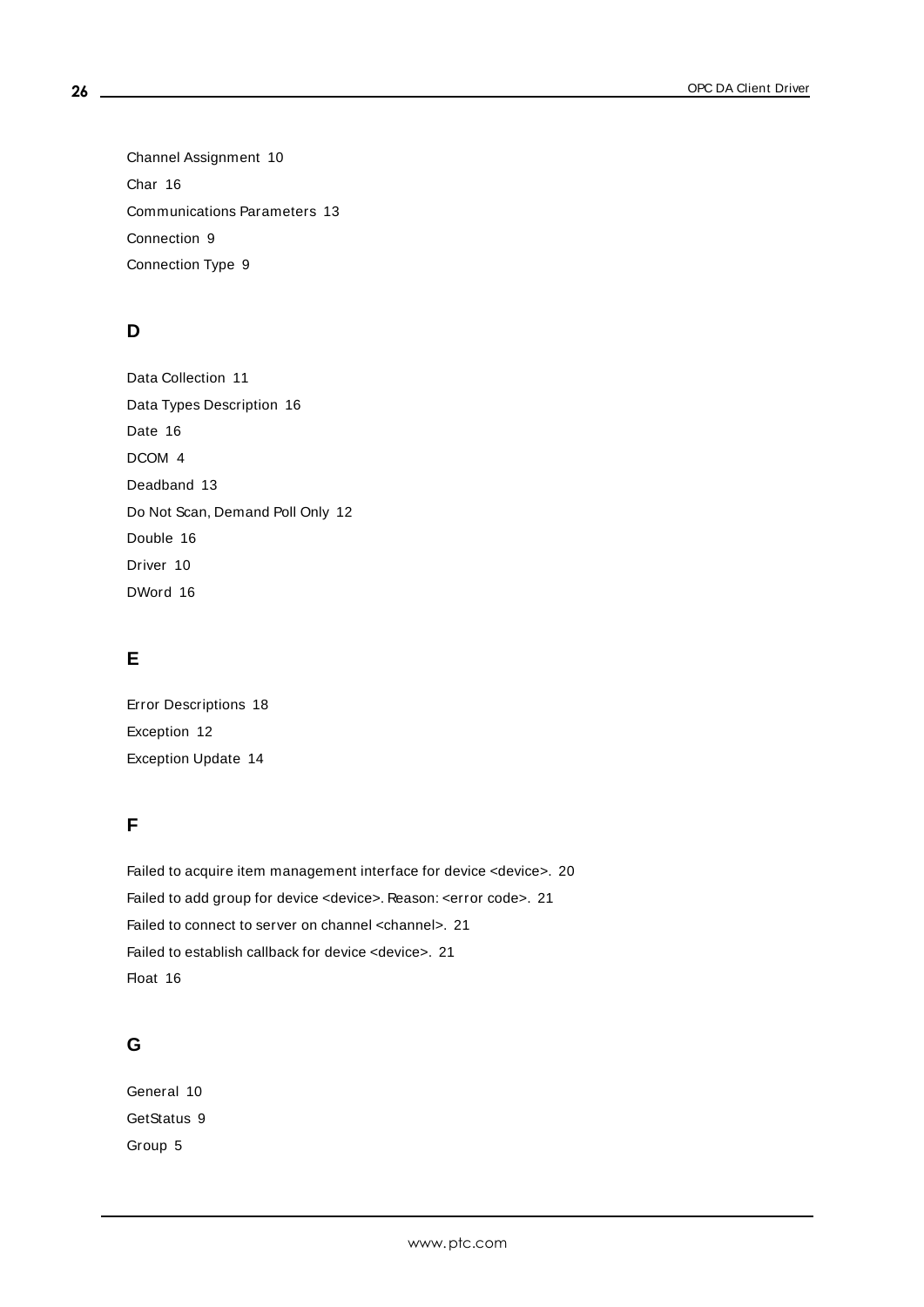# **H**

Help Contents [4](#page-3-0)

# **I**

ID [10](#page-9-3) Identification [10](#page-9-0) Import [15](#page-14-0) Import Item [15](#page-14-2) Initial Updates from Cache [12](#page-11-3) Item ID [17](#page-16-4)

# **L**

Language [13](#page-12-3) Long [16](#page-15-8) LongLong [16](#page-15-9)

# **M**

Model [10](#page-9-4)

# **N**

Name [10](#page-9-5)

# **O**

OPC Client [5](#page-4-3) OPC Compliance [5](#page-4-0) OPC Group [5](#page-4-3), [12](#page-11-0) OPC server [4](#page-3-2) OPC Server [8](#page-7-1) Operating Mode [11](#page-10-0) Overview [4](#page-3-1)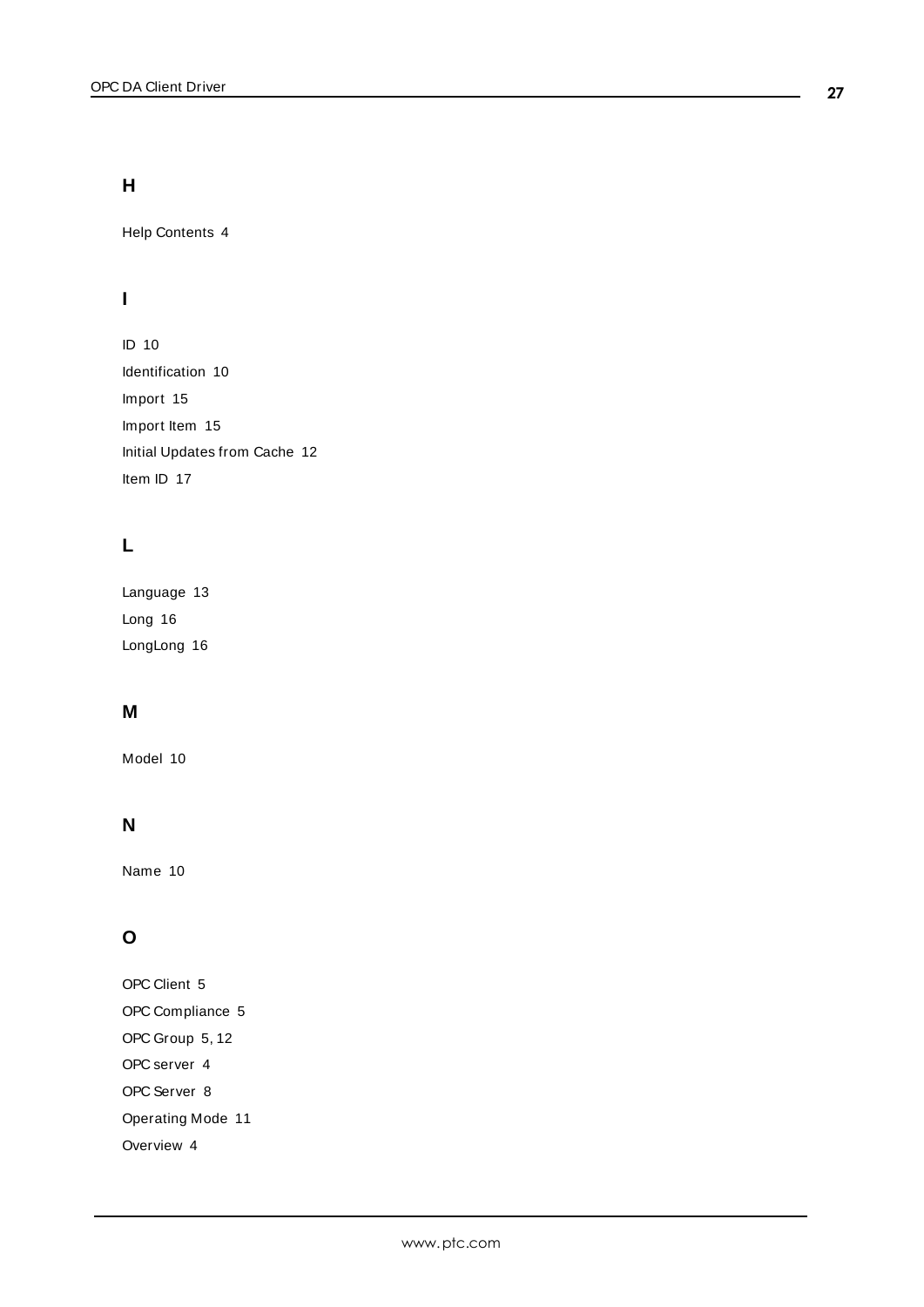## **P**

Poll [12](#page-11-4) Poll Rate [12](#page-11-5) Prog ID [9](#page-8-3) Project Architecture [5](#page-4-1)

# **Q**

Query [9](#page-8-2) QWord [16](#page-15-10)

# **R**

Read after Write [13](#page-12-4) Read Method [13](#page-12-5) Read request [13](#page-12-6) Read Timeout [13](#page-12-7) Reconnect [14](#page-13-4) Reconnecting server on channel <channel> due to GetStatus failure. [22](#page-21-0) Reconnecting server on channel <channel> due to shutdown notification. [22](#page-21-1) Reconnecting server on channel <channel> due to watchdog failure on device <device>. [22](#page-21-2) Remote Machine Name [9](#page-8-4) Respect Tag-Specified Scan Rate [12](#page-11-6) Retry [9](#page-8-5)

# **S**

Scan Mode [11](#page-10-3) Short [16](#page-15-11) Simulated [11](#page-10-4) Status [9](#page-8-2) String [16](#page-15-12) Synchronous [13](#page-12-1) System Tags [17](#page-16-5)